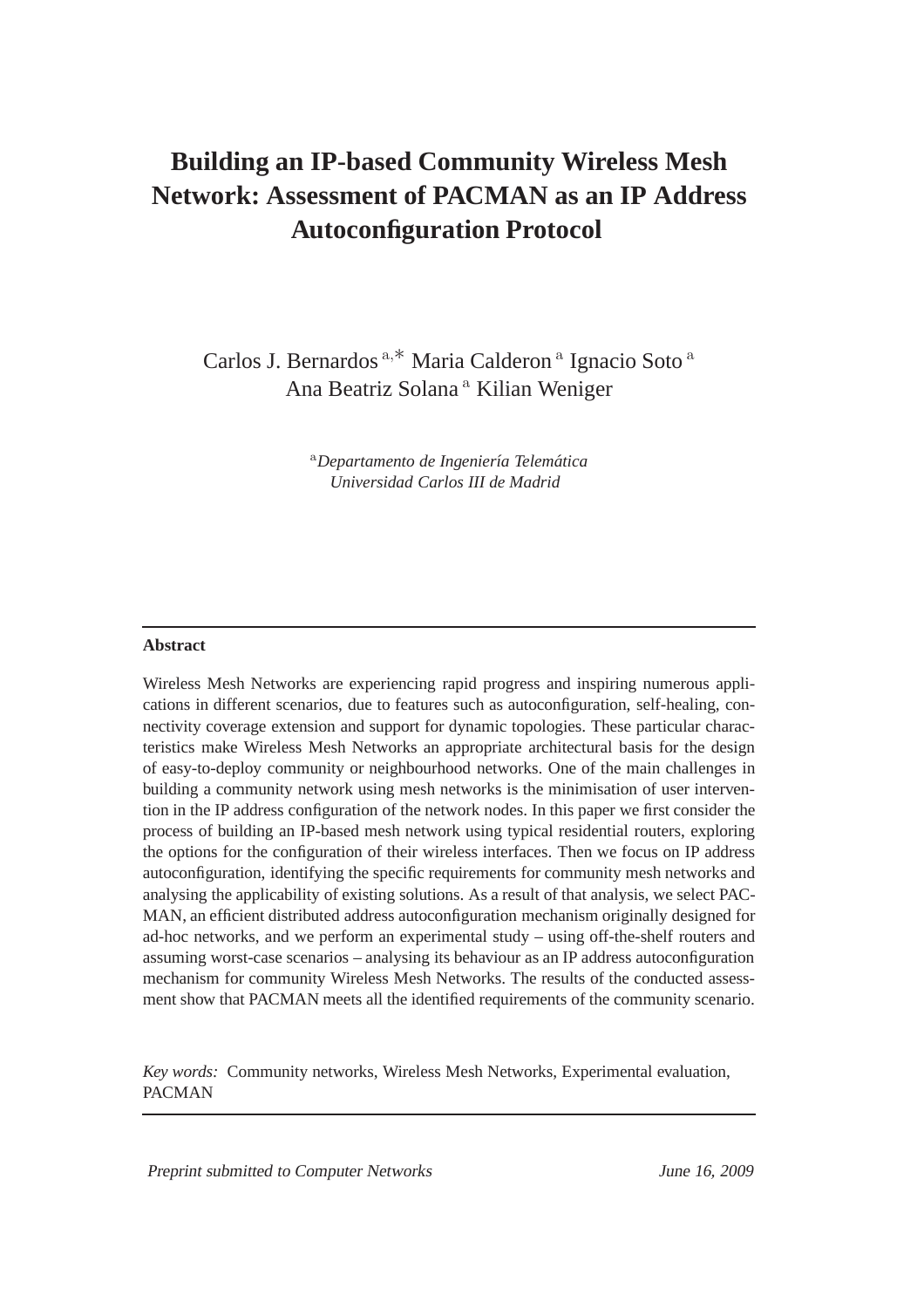# **1 Introduction**

Wireless Mesh Networks (WMNs) have emerged as a key technology for nextgeneration wireless networking [1], [2]. WMNs can have two types of nodes: mesh routers and mesh clients. Mesh routers – which present minimal or no mobility – constitute the backbone of the WMN, and some of them may have gateway functionality to connect the WMN with external networks (e.g., the Internet). Both mesh routers and mesh clients can forward packets on behalf of other nodes.

WMNs are dynamically self-organised and self-configured, with the nodes in the network automatically establishing a multi-hop ad-hoc network and maintaining the mesh connectivity. Autoconfiguration is an important feature from a deployment perspective, avoiding the need for manual intervention. Another interesting feature is its capability for self-healing, that is, the WMN is able to autonomously react to address a harmful, unexpected situation without the need for user intervention. Self-configuration and self-healing are two key features required to build WMNs that are both easy-to-deploy and robust.

There exist diverse application scenarios for WMNs, resulting in different WMN architectures. A WMN can consist of only mesh clients – commonly referred to as a Client WMN – only mesh routers – a Backbone WMN – or a combination of mesh routers and mesh clients – a Hybrid WMN [2]. One of the most promising application scenarios of *Backbone WMNs* today is what is known as *community networks*, where several users in a building or in a neighbourhood set up a WMN to communicate among them and share a number of access links (typically DSL or cable) to the Internet.

The community scenario demands a set of features that are naturally provided by a Wireless Mesh Network, namely:

- *Self-configuring and self-healing capabilities.* A community network should be able to bootstrap with little or no user intervention and to recover from certain failures.
- *Uncentralised and unmanaged nature.* A community network should not rely

Corresponding author.

*Email addresses:* cjbc@it.uc3m.es (Carlos J. Bernardos), maria@it.uc3m.es (Maria Calderon), isoto@it.uc3m.es (Ignacio Soto),

anabeatriz.solana@alumnos.uc3m.es (Ana Beatriz Solana),

kilian.weniger@googlemail.com (Kilian Weniger).

 $1$  The research of UC3M authors leading to these results has received funding from the European Community's Seventh Framework Programme (FP7/2007-2013) under grant agreement n 214994 (CARMEN project).

 $2\degree$  The work of UC3M authors was also partially supported by the Spanish Government under the POSEIDON (TSI2006-12507-C03-01) project.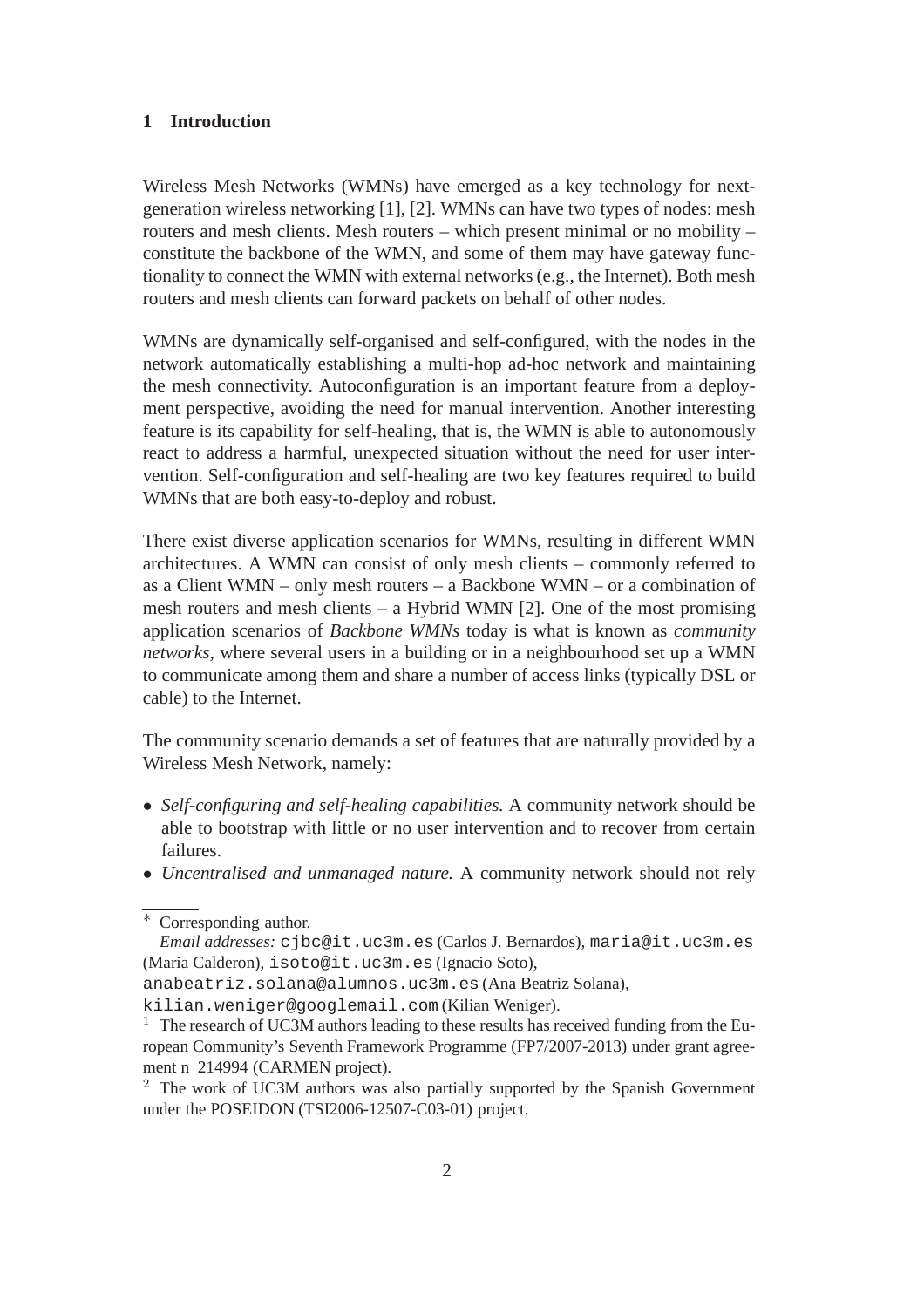on any centralised entity that might potentially become a single point of failure. Since the devices that form the mesh network belong to different users, assuming a common management authority is not feasible.

• *Radio coverage extension ability.* The use of a multi-hop wireless network facilitates connectivity at locations where there is no Internet access infrastructure available.

A community Wireless Mesh Network consists of a set of fixed mesh routers providing connectivity to clients, and therefore it can be considered a Backbone WMN. This type of WMN is probably the most efficient and easy-to-deploy WMN, since it is not affected by routers' mobility and energy consumption constraints, because mesh routers are expected to be connected to a reliable power source at a fixed location.

In this paper, we first study how wireless interfaces of mesh routers can be configured in order to create community WMNs, highlighting the advantages and disadvantages of each possible configuration scheme. Then we select the best one from a deployment point of view, taking into consideration existing technologies and currently available devices in the market. The resulting architecture is used as the basis for our study of the IP autoconfiguration mechanisms in community WMNs.

Then, we identify and analyse the requirements that an IP address autoconfiguration solution aimed at a community WMN should meet. The results of this study are used in a subsequent analysis of the applicability of existing solutions [3], [4] – proposed within the area of Mobile Ad-hoc Networks (MANETs) – to the community scenario. One of these proposals is PACMAN (Passive Autoconfiguration for Mobile Ad-hoc Networks) [5]. PACMAN has all the features required for an efficient address autoconfiguration in the community WMN scenario. In particular, PACMAN is distributed, adapts to dynamic topologies, introduces very low protocol overhead, provides self-healing capabilities, and works in IPv4 networks<sup>3</sup>.

Since PACMAN meets all the identified requirements for a solution aimed at working in a community WMN, we have performed an experimental analysis of a reallife implementation of PACMAN. Although a lot of effort has been devoted to propose solutions for the IP address autoconfiguration issue, little experimentation has been done with these protocols. Consequently, there is a need for analysis of the behaviour of these kinds of mechanisms in real test-beds in order to get a better insight into their behaviour. The main goal of this experimental evaluation is to analyse how a *real* autoconfiguration solution performs under different conditions in the community WMN scenario. All the experiments have been performed using off-the-shelf residential routers  $4$  which accurately represent real deployment environments.

 $\overline{3}$  In this paper we focus on community networks that should be easily deployed nowadays. Therefore, we only consider IPv4 address autoconfiguration mechanisms.

<sup>4</sup> Linksys WRT54GSv4.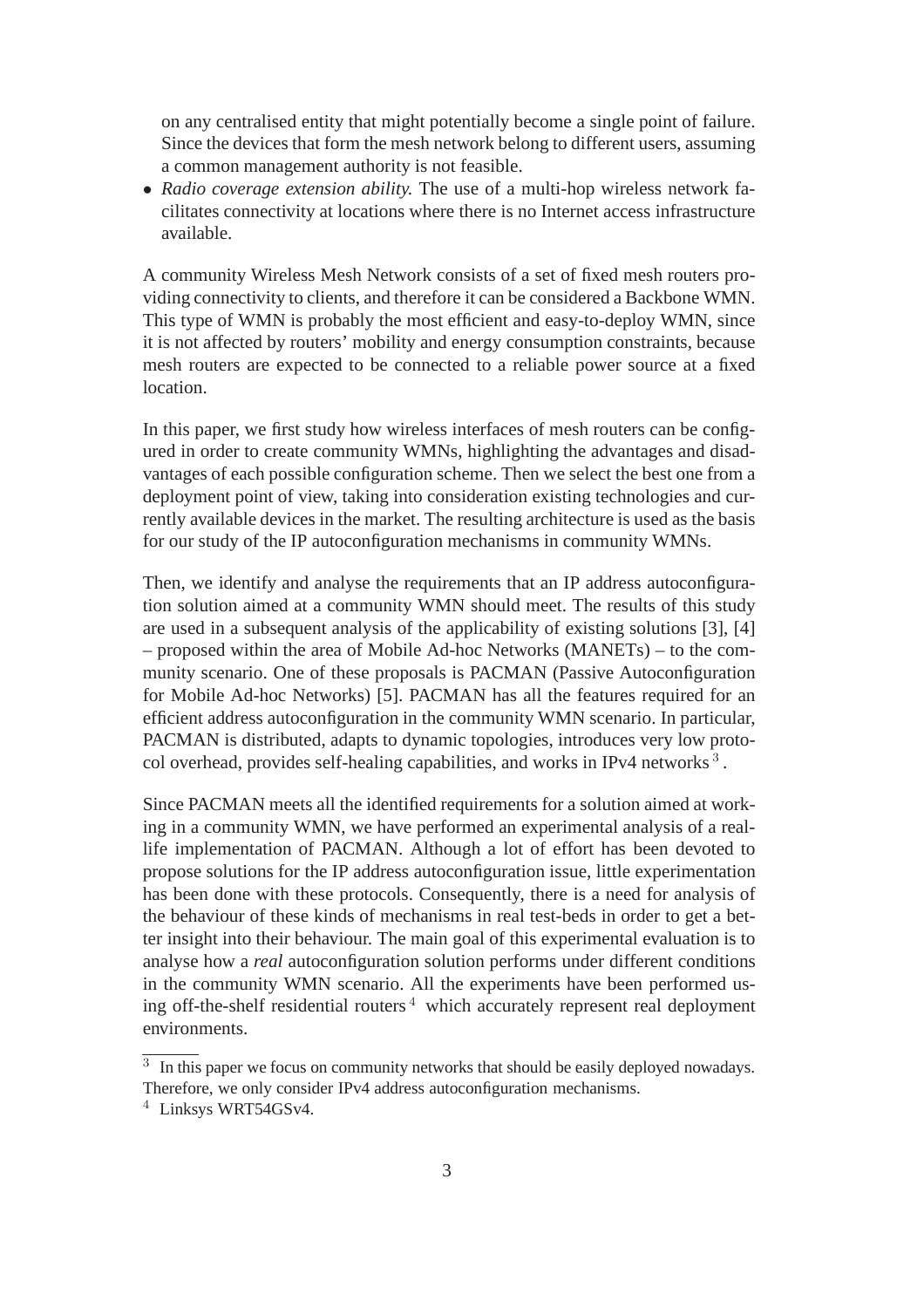The rest of the article is organised as follows. In Section 2 we provide background information regarding community Wireless Mesh Networks, and analyse two key aspects that must be considered in their deployment: how to properly configure the wireless interfaces of the mesh routers and legacy clients to create a community WMN, and how to manage the IP address space used within the network. Section 3 tackles the IP address autoconfiguration, by first introducing a set of key features that should be provided, and then analysing whether existing proposed solutions meet the identified requirements or not. Section 3 also describes in detail the PACMAN protocol. Next, Section 4 is devoted to an experimental evaluation of PACMAN using off-the-shelf routers. Finally, we summarise the conclusions of our work in Section 5.

## **2 Wireless Mesh solutions for Community scenarios**

It is not clear when the concept of community Wireless Mesh Networking appeared for the first time, since WMNs are closely related to Mobile Ad-Hoc Networks (MANETs). It is however clear that the area of mesh networking is now receiving quite a lot of attention, not only from the research community (e.g., Microsoft Self-Organizing Neighborhood Wireless Mesh Networks<sup>5</sup>, Champaign-Urbana Community Wireless Network<sup>6</sup>, roofnet<sup>7</sup>), but also from users and companies that are already building the first community mesh networks (e.g., Meraki  $\frac{8}{3}$ , Open-Mesh  $\frac{9}{3}$ ). In order to deploy usable community WMNs, there are many challenges that need to be tackled, such as routing, self-configuration and healing, radio planning, capacity handling, etc.

In this section we describe in detail the scenarios for community mesh networks looking at the configuration in layer 2 and how to manage the addressing at layer 3. The resulting architecture is the basis of the study of IP autoconfiguration requirements and solutions carried out in this article.

We assume a community scenario like the one depicted in Figure 1. The current model to provide Internet access from homes consists of individual users having their own access router that is equipped with an Internet interface (through xDSL, cable, etc.) and an interface to connect with user devices (e.g., laptops). This latter one is typically a wireless IEEE 802.11.

A WMN solution allows to increase the flexibility and functionality of the previous scenario. With a WMN, the mesh routers can connect among themselves, improv-

<sup>5</sup> https://research.microsoft.com/mesh/

 $6$  http://www.cuwireless.net/

<sup>7</sup> http://pdos.csail.mit.edu/roofnet/doku.php

<sup>8</sup> http://meraki.com/oursolution/mesh/

<sup>9</sup> http://open-mesh.com/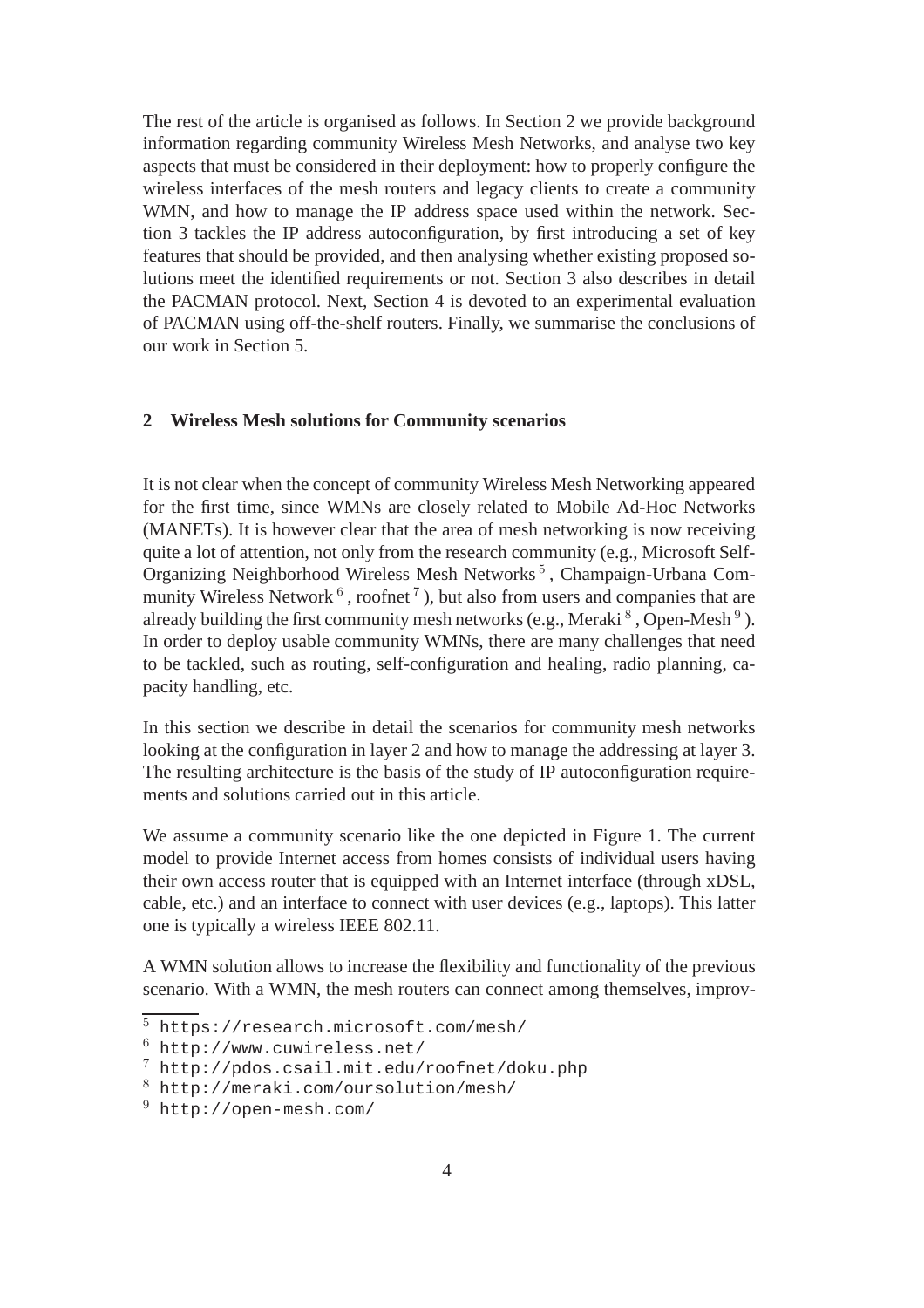ing the communication inside the community, and enabling the sharing of Internet access links among its users. In fact, with this solution we do not need an access link (xDSL, cable, ...) per router/home, since available links in different homes can be shared by all community users.

## *2.1 Layer-2 architectures to create community WMNs*

One important design consideration in community WMNs is the configuration of the involved layer-2 technologies, since this aspect has an impact on the type of devices (hardware) required to set up the WMN, the efficiency in the use of radio resources and the resulting layer-2 topologies. A deployment requirement is that the hardware complexity for the WMN scenario should not increase significantly in comparison with the current home Internet access scenario. So, we assume that only IEEE 802.11 technology will be used for communications inside the WMN. In addition, all or part of the mesh routers will be connected to Internet using some technology such as xDSL or cable. Depending on the number and configuration mode of the IEEE 802.11 wireless interfaces we have identified the following four main backbone mesh deployment options:

- (1) Mesh routers equipped with only one wireless interface, operating in ad-hoc mode. Wireless interfaces of both mesh routers and conventional end devices are configured to operate in ad-hoc mode. We should note that even with this approach, we do not want end-user devices to take part in the mesh routing operations, and therefore an additional mechanism is required at layer-3 to allow end-user devices to identify and configure a mesh router as their Internet gateway. The main advantage of this approach is the reduced cost of the mesh routers, since they only require to have one wireless interface. In fact, this allows the use of currently available access routers for residential applications. On the other hand, the drawback is that the radio resources are used inefficiently, because only one of the available radio channels can be used in the WMN.
- (2) Mesh routers equipped with two wireless interfaces, one operating in ad-hoc mode and the other in infrastructure mode. In this case, mesh routers configure one wireless interface in infrastructure mode, as an Access Point  $^{10}$  (AP) serving conventional clients that might attach to it, while the other wireless interface is configured in ad-hoc mode to be part of the community WMN. This approach does not restrict the possible mesh topologies, but as in the previous case, it comes at the price of suboptimal use of the available radio channels.
- (3) Mesh routers equipped with two wireless interfaces, both operating preferably in two different non-overlapping channels – in infrastructure mode. As

 $10$  Another analogous configuration – easier to achieve from the point of view of today's available devices in the market – is to use a router with one wireless interface, and one wired interface, to which a simple Access Point (in bridged mode) is connected.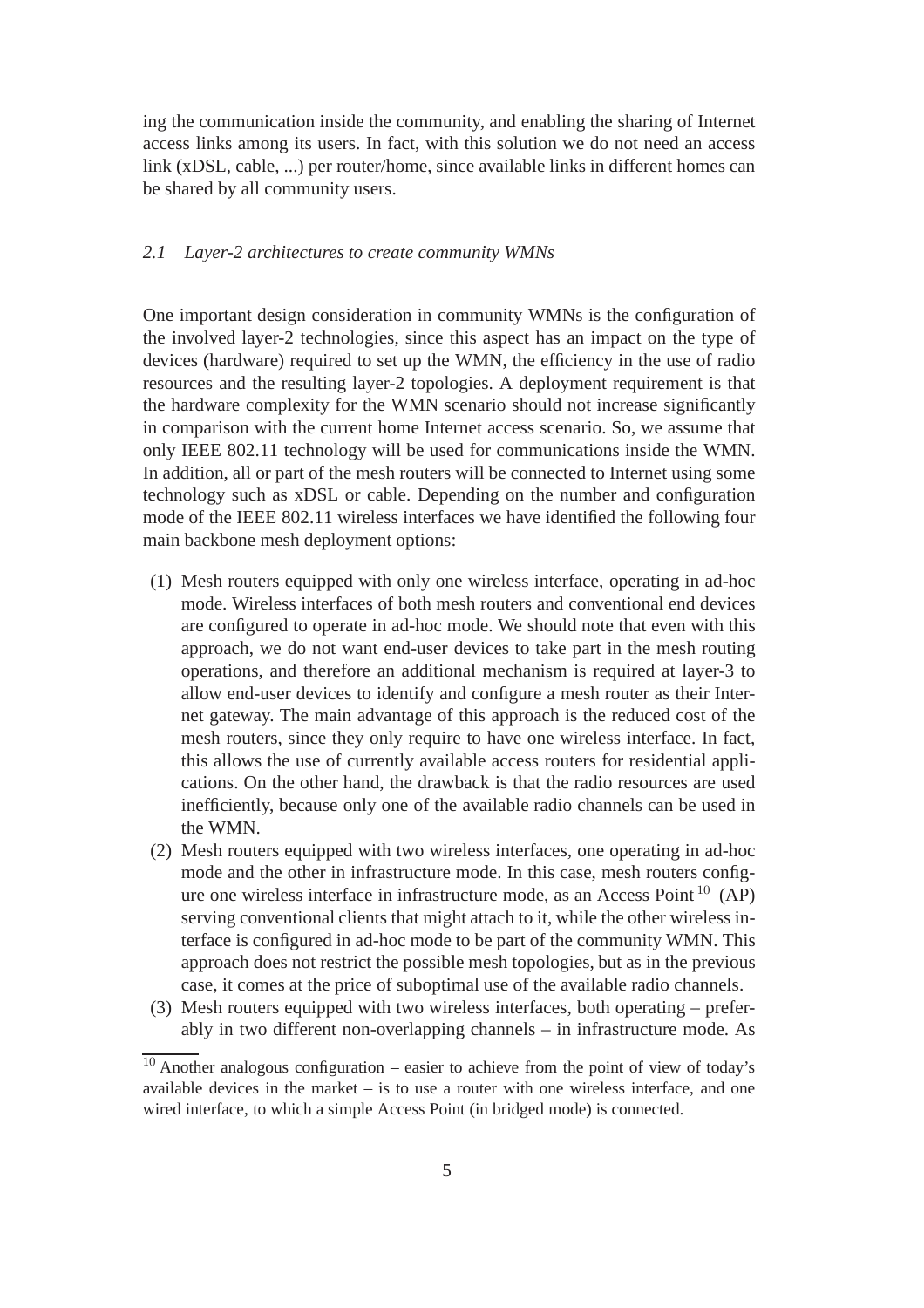before, one interface is configured in AP mode to provide connectivity to other devices – both conventional clients and mesh routers – while the other is configured in station (STA) mode, to connect to other mesh routers. This approach provides better use of available radio channels, while limiting the flexibility of the community network (i.e. the number of potential network topologies is restricted by the fact that a wireless interface configured in STA mode cannot be simultaneously connected to more than one AP). It is also worthwhile mentioning that a WMN configured in this way would likely require some layer-2 autoconfiguration mechanisms to setup optimal – or at least efficient – mesh network topologies.

(4) Mesh routers equipped with more than two wireless interfaces, one configured in infrastructure mode and the others in ad-hoc mode. The interface working in infrastructure mode is configured as an AP to provide connectivity to conventional user devices. The rest of the wireless interfaces working in ad-hoc mode are used for connections to other mesh routers. Having more than one ad-hoc interface allows to create links in different channels achieving a more efficient use of the radio spectrum, while still being able to connect any pair of mesh routers by configuring them with a common channel in one of their interfaces. The advantage of this solution compared with the previous one is a better flexibility in the creation of mesh topologies. The disadvantage is an increase in hardware requirements. This solution and the previous one share the disadvantage of requiring a complex configuration for setting up the layer-2 topology.

Those previous configurations that involve the use of more than one wireless interface can be achieved using a recent solution offered by some commercial products allowing the creation of more than one virtual interface from just one network card. For example, this can be used to have one STA and one AP using the same wireless physical interface. These solutions represent a trade-off between efficiency and cost, and do not change the conclusions of the analysis in this section.

In this article we have selected the second deployment option, since it provides a reasonable trade-off between network topology flexibility and use of radio resources, while keeping layer-2 configuration complexity low – which is an important concern in this scenario–. It is easy to build community networks of this type today using for example Linksys WRT54GSv4 devices and additional Access Points (if it is required to provide wireless access to conventional clients). No particular layer-2 configuration mechanism is needed to set up a mesh topology, since the routers will be able to communicate with any other mesh routers within their radio coverage using the ad-hoc interface.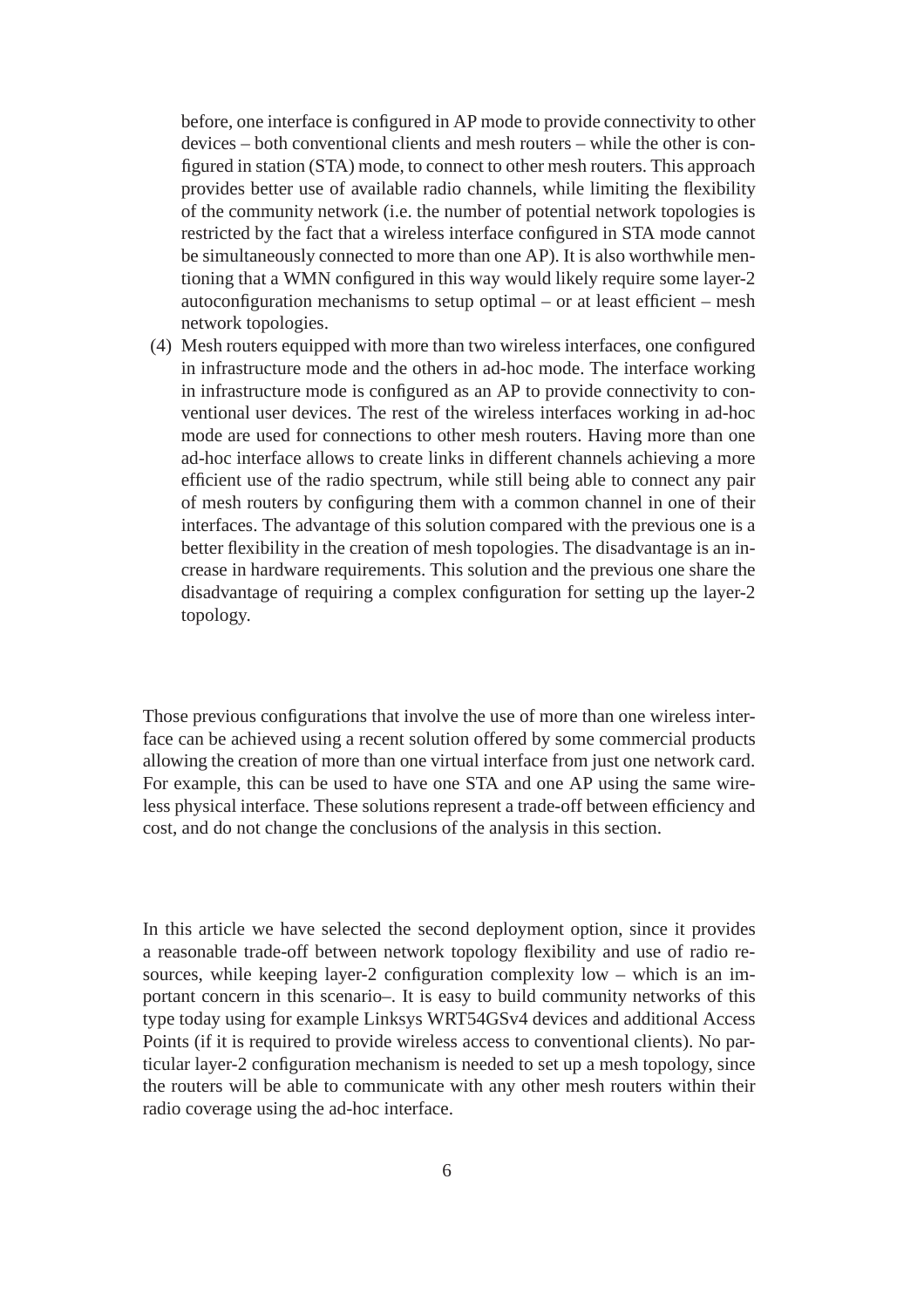#### *2.2 IP address space management*

Once a layer-2 mesh topology is available, we have to consider the management of the IP address space in the mesh. We basically need IP addresses for:

- (1) the user devices, that connect to a mesh router to obtain network access.
- (2) the interfaces used by the mesh routers to communicate among them. Mesh routers – forming the backbone WMN – use these addresses and run a routing protocol – probably an ad-hoc routing protocol – to enable the communication among them.
- (3) the communications with devices outside the mesh (i.e. on the Internet). These pose the need for globally reachable addresses.

Globally reachable addresses will be provided by the Internet Service Providers, one per each access link to Internet. But we cannot expect to have global addresses for covering the other needs of the scenario. A solution to solve this issue is to use the IPv4 private address space.

One possible approach is the utilisation of the same IPv4 address space both for the user devices and for the mesh routers interfaces (points 1 and 2 above). However, this presents the disadvantage of making the user devices addresses configuration dependent on a community-wide address space management. Such a management would require coordination at the community network level for the configuration of the IPv4 address of a user device.

A better approach is to separate the end-user devices private address space from the mesh routers address space (see Figure 2), that is use two different address spaces. The IP addresses of the end-user devices can be configured locally with the support of each mesh router, by running a DHCP server. This is a straightforward solution because it is the current deployed approach for single-hop scenarios (i.e. a gateway providing IP connectivity to directly attached clients). Besides, it has the important additional advantage of not requiring any changes in the end-user devices. Every mesh router must run a Network Address Translator (NAT) to translate from the private addresses used by the conventional IP devices attached to it, to the private addresses used in the WMN. In order to configure the IP addresses used in the backbone, an IP address autoconfiguration mechanism is required, to ensure that there are no duplicated addresses in the backbone mesh. Consequently, both address spaces are managed independently and the IP addresses of the end hosts do not affect the address autoconfiguration of the mesh routers in the WMN.

Finally, a mesh router with an access link (e.g., DSL or cable) to an external network (i.e. an Internet Gateway – IGW), will have a NAT functionality performing the following translations (see Figure 2):

(1) from the end-user devices IP private addresses to the backbone WMN private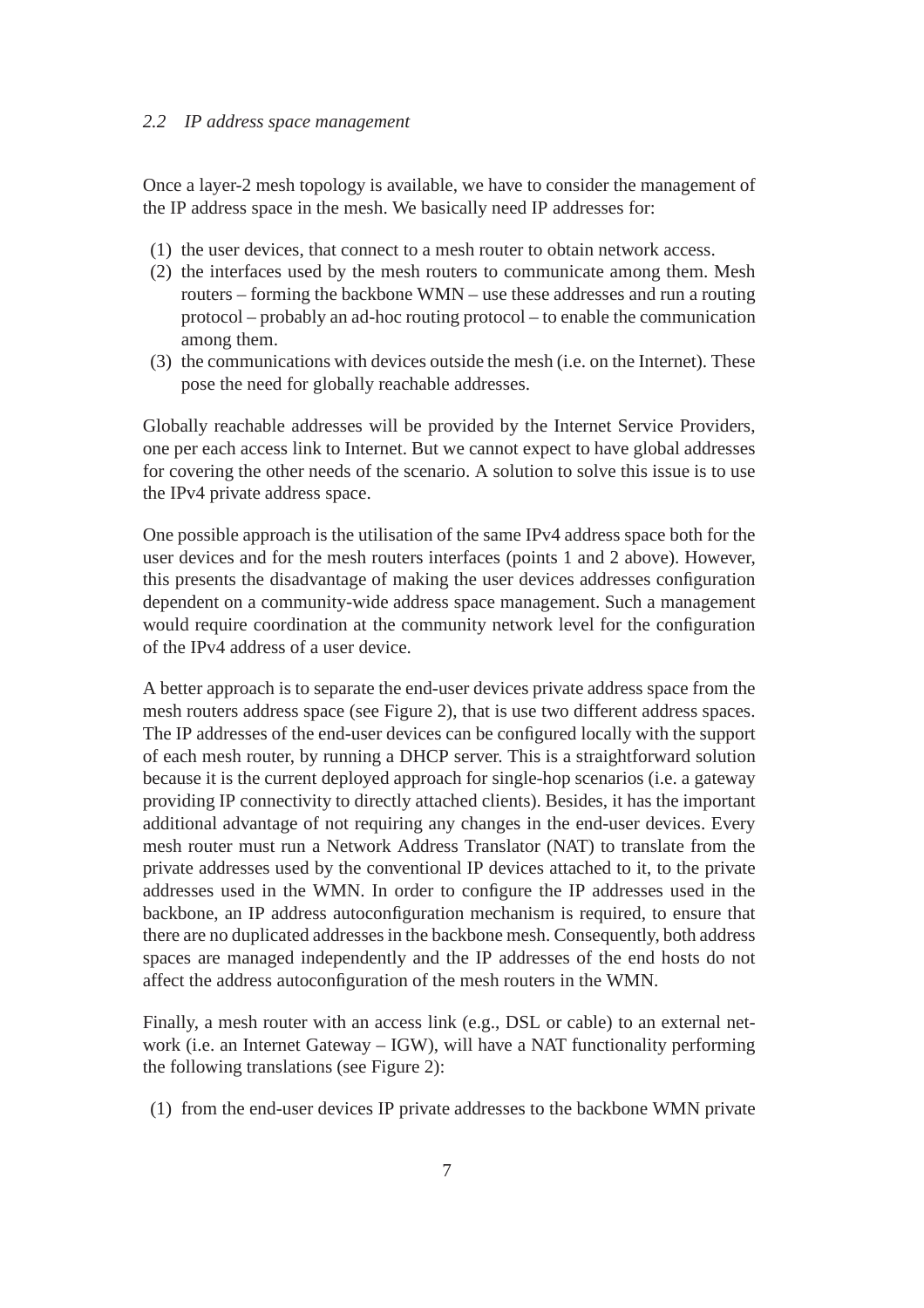IP address. This type of translation is performed by all mesh routers, including those that do not have a direct connection to the Internet.

- (2) from the WMN IP private addresses to the public IP address configured in the mesh router (assigned by its Internet Service Provider – ISP), and
- (3) from the end-user devices (conventional IP terminals) IP private addresses to the mesh router public IP address (assigned by its ISP).

Translation 3 is the one performed by most residential gateways nowadays, whereas the first two are specific to the community WMN scenario. Translation 1 takes place when traffic from a device attached to the mesh router is routed towards its destination through the WMN (i.e. either the IGW functionality for this traffic is performed by another mesh router within the community network, or the traffic is intended for a node locally attached to the same community network). Translation 2 is performed when the mesh router is acting as an IGW for IP traffic from another node within the community mesh network.

In this scenario, the remaining configuration challenge is to provide mesh routers with the IPv4 addresses required to communicate among them, ensuring the uniqueness of the configured private addresses. This must be done through an automatic procedure requiring little (if any) user intervention.

## **3 IP address autoconfiguration for community WMNs**

This section focuses on the problem of IP address autoconfiguration for community WMNs, using as a reference the community mesh scenario defined in the previous section, both in terms of layer 2 configuration and IP address management. We identify the requirements for an IP address autoconfiguration mechanism, review existing proposals, and select a candidate solution meeting all the requirements of our scenario.

#### *3.1 IP address autoconfiguration required features*

We have identified the following key features that should be taken into consideration when designing/evaluating an IP address autoconfiguration mechanism for community WMNs:

- (1) **Support for dynamic topology.** In general, community WMNs have a dynamic topology, since the routers can be connected or disconnected unexpectedly (i.e. the owner/administrator switches nodes off/on), or new nodes are added/removed.
- (2) **Self-healing.** A community WMN should be able to autonomously react and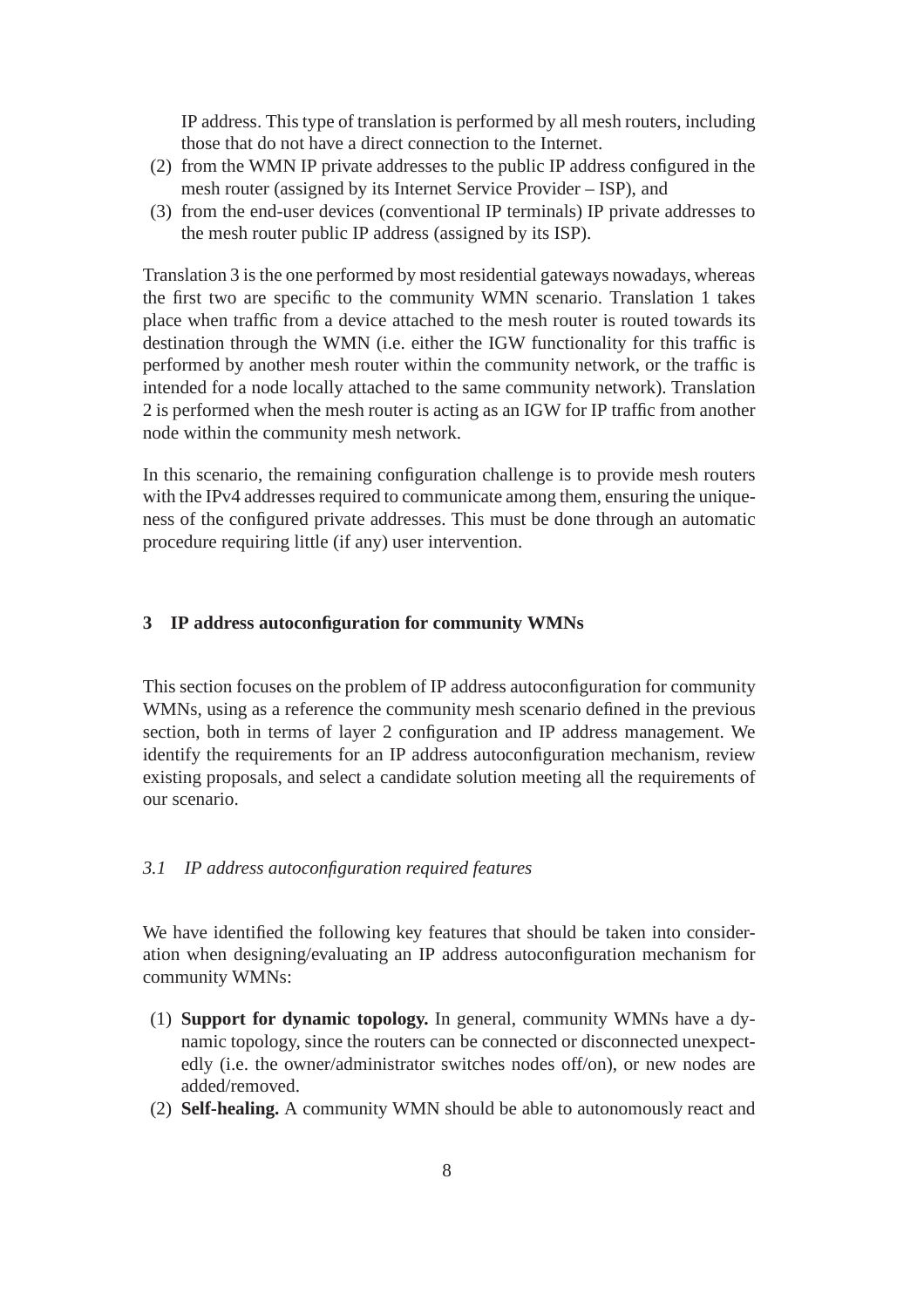solve harmful, unexpected problems without the need for user intervention. This is a key feature in order to build robust WMNs. In the particular case of IP address autoconfiguration schemes, the network should be able to detect and solve duplicated addresses (i.e. two nodes using the same IP address). These conflicts could appear due to two main reasons:

- (a) Network merging. Even with an IP address autoconfiguration mechanism to ensure that each mesh router initially autoconfigures a different IP address, this uniqueness needs to be continuously checked during the WMN lifetime, since it might happen that two isolated networks join to form a single one (this situation is commonly referred in ad-hoc literature as network merging). To illustrate an example of WMN merging, we might think of a community network formed by equipment belonging to several neighbours of a 10-stories building. In this scenario, depending on the availability of the neighbours' routers, it is possible that several isolated WMNs networks are formed (e.g., a WMN cloud formed by routers on 1st to 5th floor and another one formed by routers on 7th to 10th floor). These isolated networks may merge if a router on the 6th floor is switched on, and it could happen that the two initially isolated networks had some common IP addresses configured, resulting in an address conflict after the merging.
- (b) User misconfiguration. Address conflicts might also appear as a consequence of manual configuration mistakes. In an environment so open and unmanaged as a community network scenario, it is not unlikely that a user decides to manually configure its own router. The user may choose an IP address that is already in use in the WMN, and therefore the autoconfiguration mechanism used by the WMN routers should detect the address duplication and fix it (by changing the address of the WMN router that is running the autoconfiguration protocol).
- (3) **Scalability.** The scalability with respect to configuration time (and also protocol overhead) when the number of nodes increases is an important concern. Community WMNs topologies range – in terms of dimension and number of nodes – from small to large (i.e. from several tens to hundreds of nodes).
- (4) **Low overhead.** An IP address autoconfiguration solution may use some control signalling (e.g., message flooding). Given the wireless nature of community WMNs, this protocol overhead may have a significant impact on the performance. Thus, low protocol overhead is considered a key feature of the IP address autoconfiguration protocol. Processing overhead should be kept reasonably low, since protocol operations are implemented in mesh routers that should be low-cost devices, although not necessarily extremely limited devices.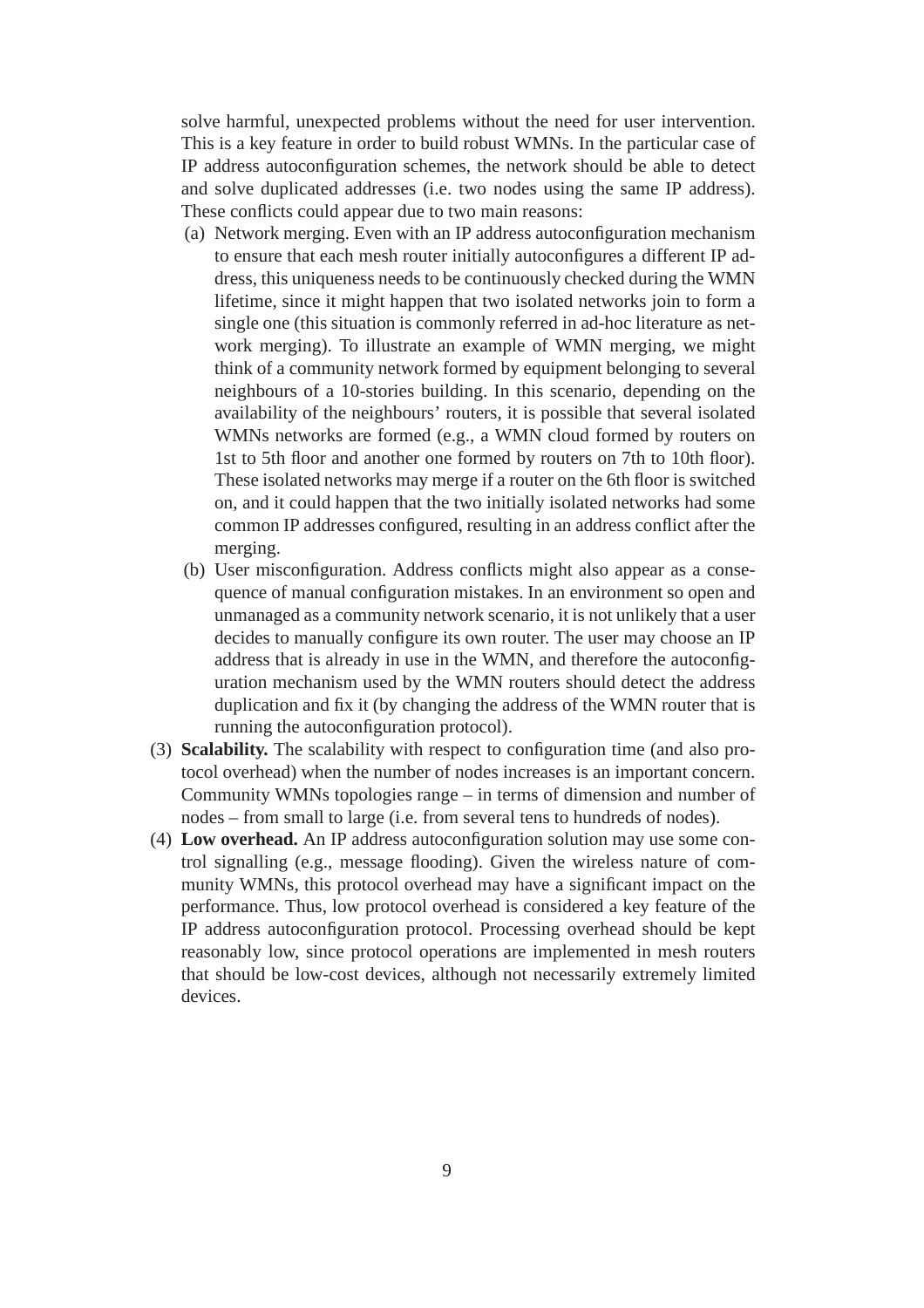#### *3.2 Applicability of existing solutions*

In this section, we describe and briefly analyse some existing IP address autoconfiguration proposals that could be applied to the community WMN scenario.

Since WMNs and MANETs share several key characteristics, some of the solutions proposed for IP address autoconfiguration in the field of MANETs may be also applicable to community WMNs. There is a plethora of existing proposals of MANET IP address autoconfiguration solutions [4], but not all of them are suitable for community scenarios. For example, a significant number of the proposed solutions so far only support IPv6, which is unacceptable for community WMNs nowadays. Even the IETF AUTOCONF Working Group, chartered in 2005 to tackle the problem of IP address autoconfiguration for MANETs, is only aiming at standardising IPv6 mechanisms.

We next review existing IPv4 address autoconfiguration solutions, analysing the capabilities they provide and their basic operation. There are solutions (such as [6], [7], [8]) that require a node to perform a particular procedure – called *pre-service* Non-Unique Address Detection [9] – before configuring a new IP address on one interface, to ensure that a candidate address (that is typically chosen randomly from a known pool) is not being used by other nodes within the same network. Most commonly, pre-service Non-Unique Address Detection mechanisms consist in sending some messages asking if the candidate address is in use or not, and waiting for a potential reply (if such a reply is not received, that is interpreted by the sending node as a hint that the candidate address is not being used by any node of the network and therefore the candidate IP address can be assigned to one of its interfaces). This kind of solution presents several disadvantages, specially when applied to community WMNs, since it requires additional signalling (that might be significant depending on the scenario) and it makes use of timeouts while message delays cannot be bounded in an ad-hoc network (even if it is possible, determining the delays is non-trivial).

On the other hand, there are some solutions (such as  $[10]$ ,  $[11]$ ,  $[12]$ ) that ensure (to certain extend) that addresses are unique when they are assigned to an interface. This can be done by using other means, such as statistical properties or use of disjoint address pools, etc.  $^{11}$ .

Ensuring that IP addresses are unique at the moment of their assignment is not enough for all WMN scenarios, and in particular it is not for community WMNs. As we have already mentioned, an IP address conflict might appear, for example, as a result of a network merging or a user misconfiguration. Because of that, mechanisms that detect and solve duplicated IP addresses not only initially, but in a con-

 $11$  Meraki for example uses the following addressing scheme: nodes configure IP addresses that are the static hash of the MAC address onto the entire 10.0.0.0/8 private network.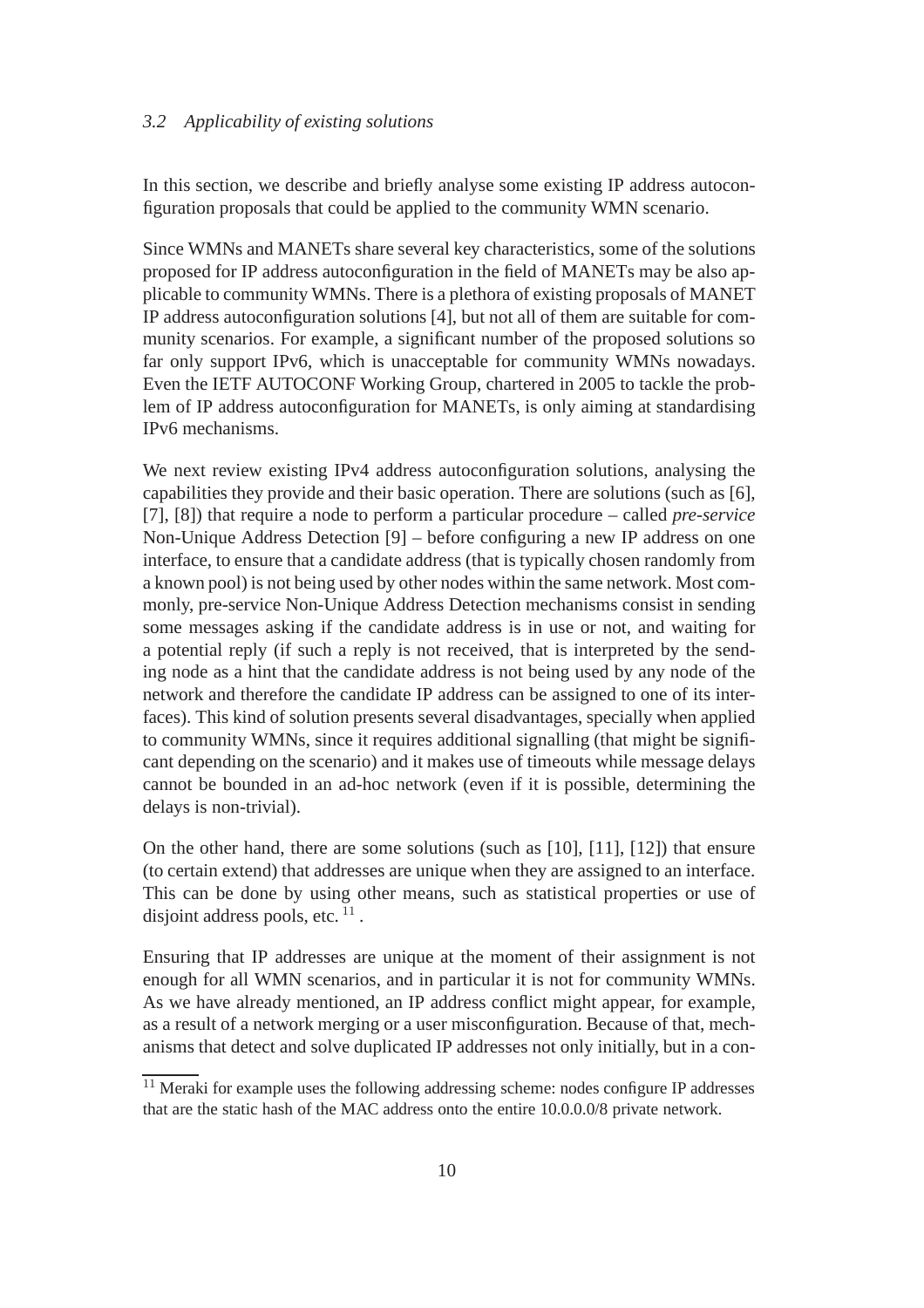tinuous way, are also needed. These mechanisms are commonly referred to as *inservice* Non-Unique Address Detection. There are basically two main ways of performing in-service Non-Unique address detection: actively – for example by means of periodic messaging [8] – or passively, by means of detecting address conflicts from routing protocol anomalies. Solutions intended for community WMNs can benefit from the use of passive in-service Non-Unique Address Detection mechanisms in order to save wireless bandwidth.

Another important characteristic is the centralisation degree of the solutions. Some solutions may assume the existence of a centralised infrastructure/entity or assign a special role to certain nodes [11], while others can be completely distributed, not relying on any special node/infrastructure to carry out its autoconfiguration task. Since a community WMN is clearly an uncentralised and unmanaged environment, it seems more appropriate to make use of a distributed solution.

In conclusion, an IP address autoconfiguration solution intended to be deployed in a community WMN should have the following features:

- *IPv4 support:* since community networks are meant to be easily deployed nowadays, an IP autoconfiguration solution must be able to provide IPv4 addresses.
- *In-service Non-Unique Address Detection:* community networks must be able to self-heal from any potential address conflict that might appear, for example because of network merging or user misconfiguration. Therefore, solutions only performing pre-service Non-Unique Address Detection are not suitable for the community scenario.
- *Passive nature:* due to the scarce wireless bandwidth that is likely to be available in community WMNs, it is better to minimise bandwidth waste due to the use of active signalling to detect IP address conflicts.
- *Distributed nature:* since community networks are clearly uncentralised and unmanaged, an IP address autoconfiguration solution must not rely nor assume the existence of any kind of centralised infrastructure.

As it is described in Section 3.3, PACMAN fulfils all these four requirements, making it an appropriate candidate protocol for community scenarios.

# *3.3 Passive Autoconfiguration for Mobile Ad-hoc Networks (PACMAN)*

PACMAN [5] is a fully distributed address autoconfiguration mechanism for adhoc networks that aims to guarantee unique  $IP<sup>12</sup>$  addresses in the network even in the presence of network merging. It uses cross-layer information from ongoing routing protocol traffic. The basic idea is that a router joining the mesh network assigns an address to itself by randomly picking one from the set of yet unassigned

 $12$  Although we focus on IPv4, PACMAN works both for IPv4 and IPv6.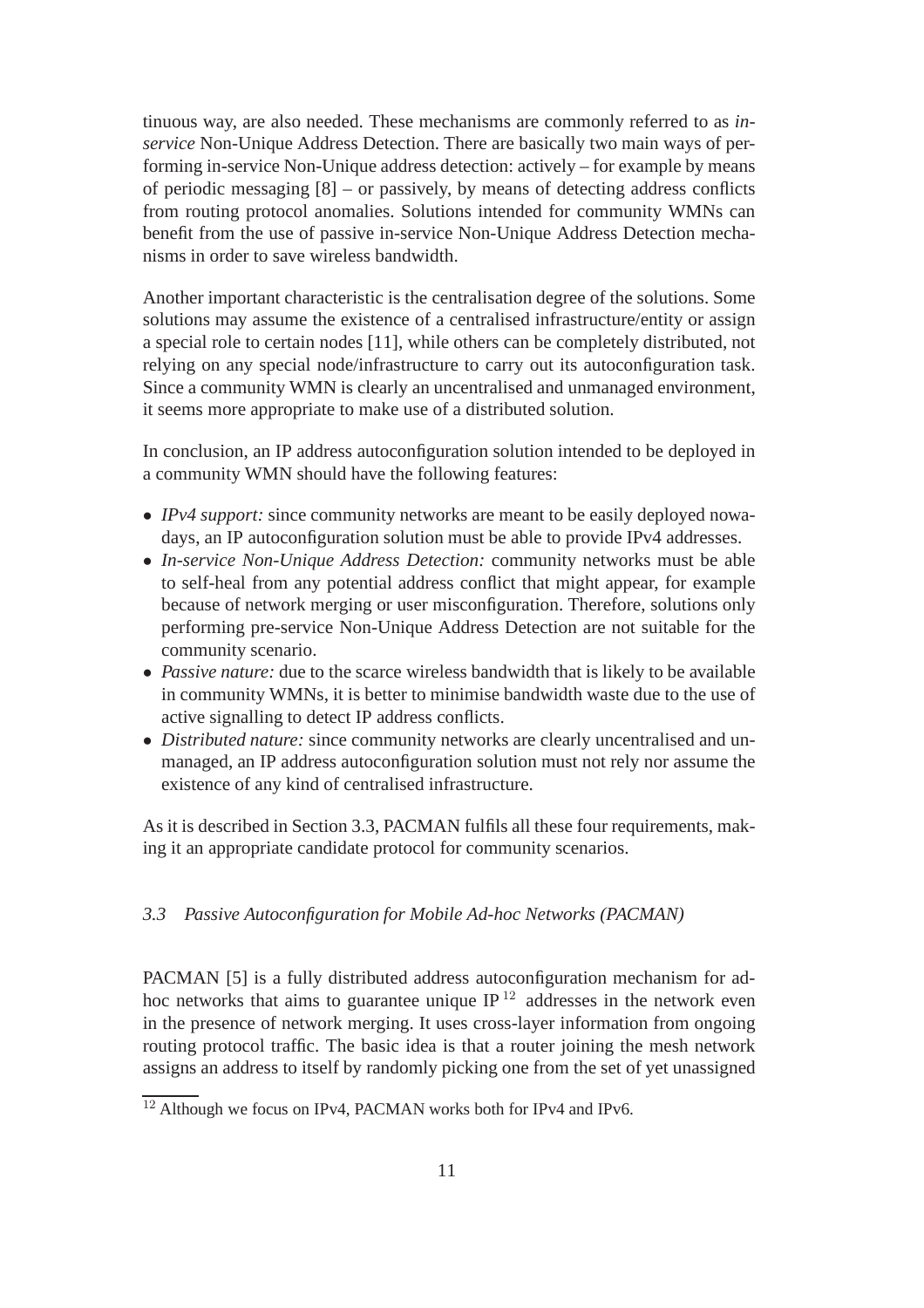addresses according to the router's local knowledge, and relying on the Passive Duplicate Address Detection (PDAD) concept to detect conflicts originating from this optimistic address assignment or from network merging. The mesh router may learn about already assigned addresses by monitoring the routing protocol traffic or by requesting a list of addresses that are known to be assigned in the network from a neighbour router.

The components of PACMAN are the following. A routing protocol packet parser that extracts information from incoming routing protocol packets and hands them to other PACMAN components for further processing. Since PACMAN is routing protocol dependent, the protocol parser is itself modular to support different routing protocols.

An address assignment component that selects an IP address using a probabilistic algorithm. It also maintains an allocation table containing addresses that are already assigned to other mesh routers. The assignment component considers the allocation table to minimise the conflict probability. The table is passively updated based on incoming routing protocol packets.

A Passive Duplicate Address Detection (PDAD) component that detects potential address conflicts, e.g., occurring after two networks merged. A difficulty for the passive detection of address conflicts based on routing protocol packets is that a mesh router typically also receives routing protocol packets that contain the router's own address, e.g., packets that were forwarded by other mesh routers and originated by the receiver. Hence, if a router receives a routing protocol packet containing its own address, it is difficult to figure out whether this address is unique and used by the receiving router only or whether it is duplicate and use by another router in the mesh network as well.

PDAD is a core functionality of PACMAN and defines a set of rather simple algorithms that allows mesh routers to detect address conflicts in the network based on routing protocol anomalies. The basic idea of PDAD is to exploit the fact that some protocol events occur in case of duplicate addresses in the network, but (almost) never in case of unique addresses. PDAD does not send any control packets. Instead, each mesh router analyses incoming routing protocol packets for anomalies and detects a conflict, if the packet contains a duplicate address.

A specific combination of algorithms is used to detect all conflicts in the network running a specific routing protocol. More than ten PDAD algorithms are proposed in [13] and [5], which in combination are able to detect conflicts in MANETs running various routing protocols, in particular Optimized Link State Routing (OLSR), Ad-hoc On-Demand Distance Vector Routing (AODV), and Fisheye State Routing (FSR).

An example of a PDAD algorithm is the PDAD-Neighbourhood History (NH). The basic idea of this algorithm is to exploit the bidirectionality property of link-states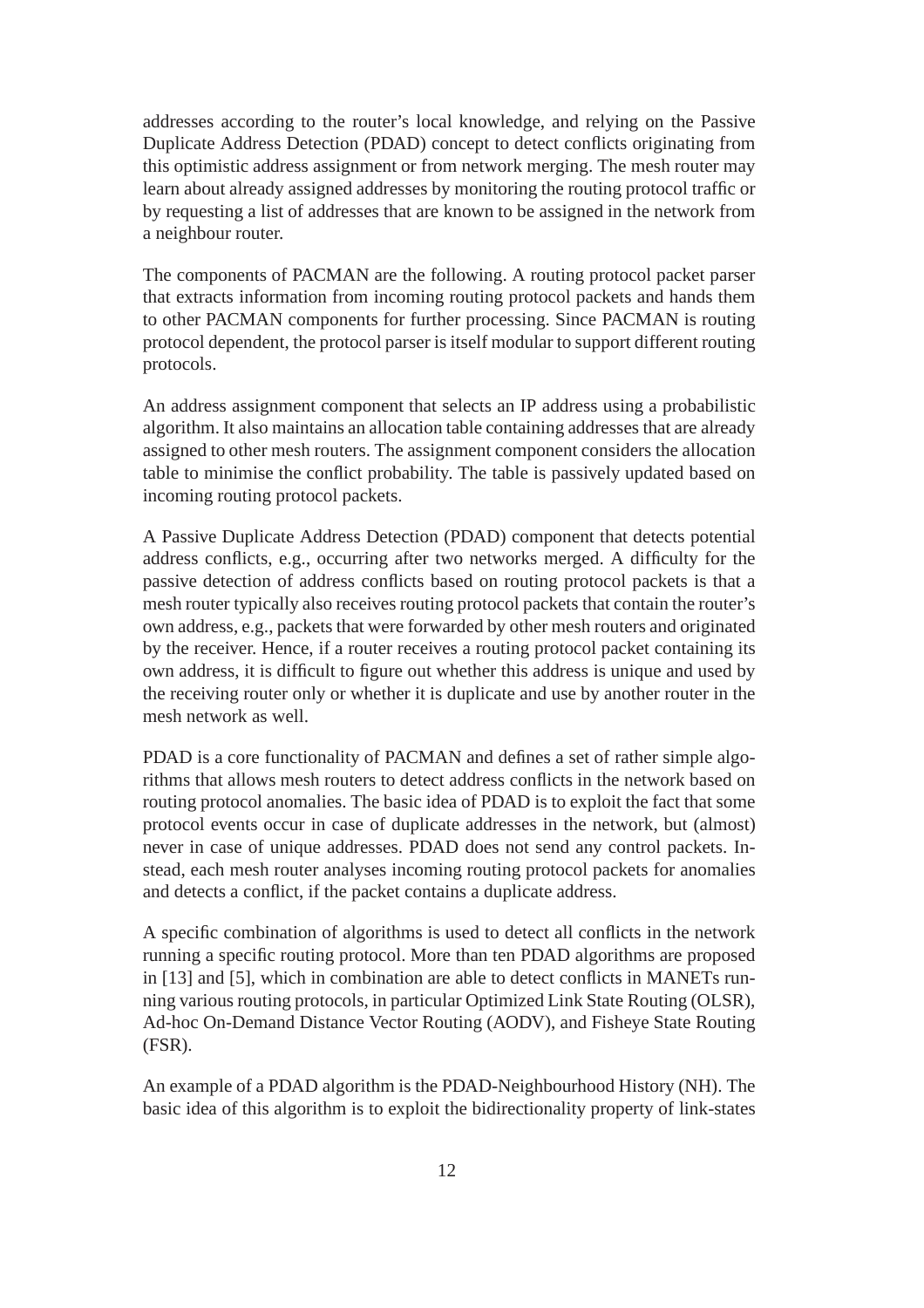in link-state routing protocols like OLSR. If a mesh router receives a routing protocol packet with its own address as part of the set of bidirectional link-states of the originator, the originator must have been a neighbour of this router recently. Otherwise, another mesh router has the same address and the address is duplicated in the network. This algorithm requires that all routers have to record their recent neighbourhood history in an NH table.

Another example of a PDAD algorithm is the PDAD-sequence number (SN) algorithm, which uses sequence numbers in the routing protocol packets to detect duplicate addresses in the network. In most routing protocols, each mesh router originating routing protocol packets uses a sequence number only once (except for sequence number wrap-arounds) and each node increments its own and only its own internal sequence number counter. Under these assumptions, if a router receives a routing protocol packet originating from its own address and with a sequence number higher than its internal sequence number counter, the originator must be another router in the mesh network which has the same address than the receiver.

In case a mesh router detects a conflict of another router's address, the conflict resolution component notifies the respective router, which can then change its address to resolve the conflict.

PACMAN meets all the requirements in the community WMN scenario: it provides an efficient distributed IPv4 address autoconfiguration mechanism, able to cope with the sources of dynamism in this environment (addition/deletion of nodes, network merging), scalable with the number of routers, that provides self-healing capabilities against misconfiguration by users or network merging, and that has both very low protocol and reasonable low processing overhead.

There are other proposed IP address autoconfiguration mechanisms that follow a passive approach, such as [14] and [15]. Since these solutions are based on the same passive approach, it is expected that they could also be applicable to the community scenario. In this paper, we have chosen PACMAN as the solution to be evaluated because it was a pioneer solution among passive approaches, and because there was an open source implementation available. This software could be modified to be run in our community WMN test-bed setup – using off-the-shelf routers –, and then used in our experimental evaluation.

## **4 Experimental evaluation**

In this section we present the results of an experimental evaluation of PACMAN as IP address autoconfiguration mechanism for community networks – running OLSR as routing protocol within the community mesh network –, and using low cost offthe-shelf devices.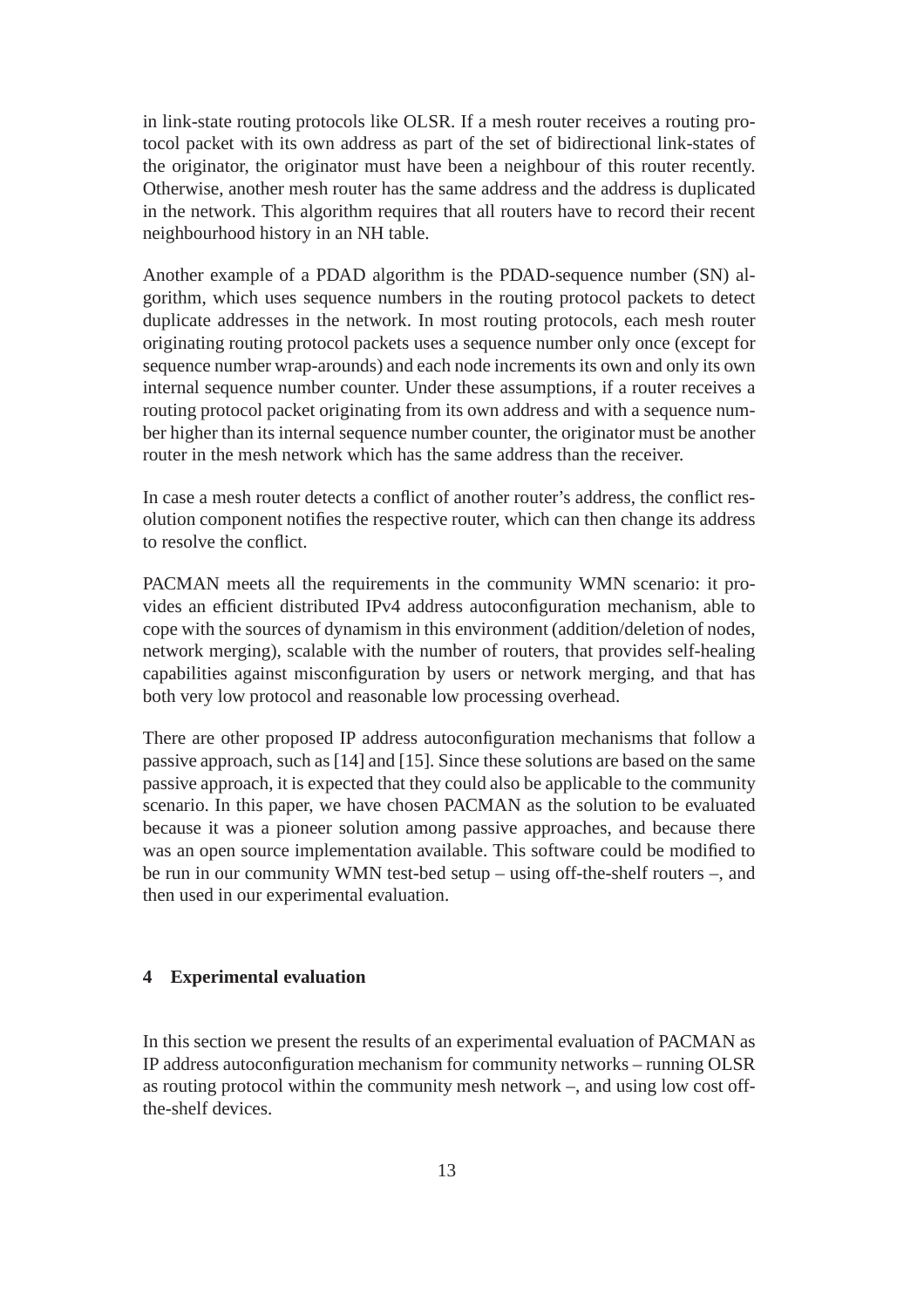#### *4.1 Experimental setup*

The PACMAN version used in this experimental evaluation is an open source implementation for Linux <sup>13</sup> . It implements PDAD for OLSR and parser modules for multiple OLSR routing protocol implementations. This allows the use of PACMAN with an unmodified UniK OLSR  $14$  routing daemon. The PDAD module intercepts received routing protocol packets using the Linux netfilter hooks.

To perform our experiments we built a test-bed composed of 30 Linksys WRT54GSv4 routers. This small residential router is equipped with a 200 Mhz processor, an IEEE 802.11g WLAN interface and an IEEE 802.3 Ethernet interface connected to a VLAN capable 5-port switch. This is a very popular low-cost router, which provides a suitable platform for creating and testing community WMNs, since its firmware is released under the GNU GPL and so it can be easily modified <sup>15</sup>.

In the experiments, we made use of one of the wired interfaces of the router to perform management operations, such as local time synchronisation of all the routers, remote execution of tests and results retrieval for off-line processing. This avoids the impact of these operations on the network interfaces being autoconfigured by PACMAN during the experiments.

## *4.2 Experimental results*

## *4.2.1 Single-hop*

We first analyse the time required by a community WMN to be globally configured when it is initially bootstrapped (this is the most stressful case that can be considered in a real-life scenario, since all the involved nodes are activated and try to configure their IP addresses at the same time). The convergence time of the network after bootstrapping is the time required by the last node in the network to configure a unique IP address.

In this first set of experiments, we used the scenario shown in Figure 3, which involves a variable number of nodes (from 2 to 30), while keeping the number of IP addresses that are available for use fixed (the  $192.168.0.0/27$  pool  $^{16}$ ). In all the

 $\frac{13}{13}$  It can be obtained from http://pacman-autoconf.sourceforget.net/. Our work was performed with pacman v1.32.

<sup>14</sup> http://www.olsr.org/. Our work was performed with olsrd v0.4.9-1, configured as proposed in the OLSR specification [16].

<sup>15</sup> For these tests, we used the open source *OpenWRT* WhiteRussian RC 3 distribution (available at http://www.openwrt.org/).

 $16$  With this address pool size, the number of valid IP addresses is equal to the maximum number of devices that we might have on the network: 30. This is obviously the worst-case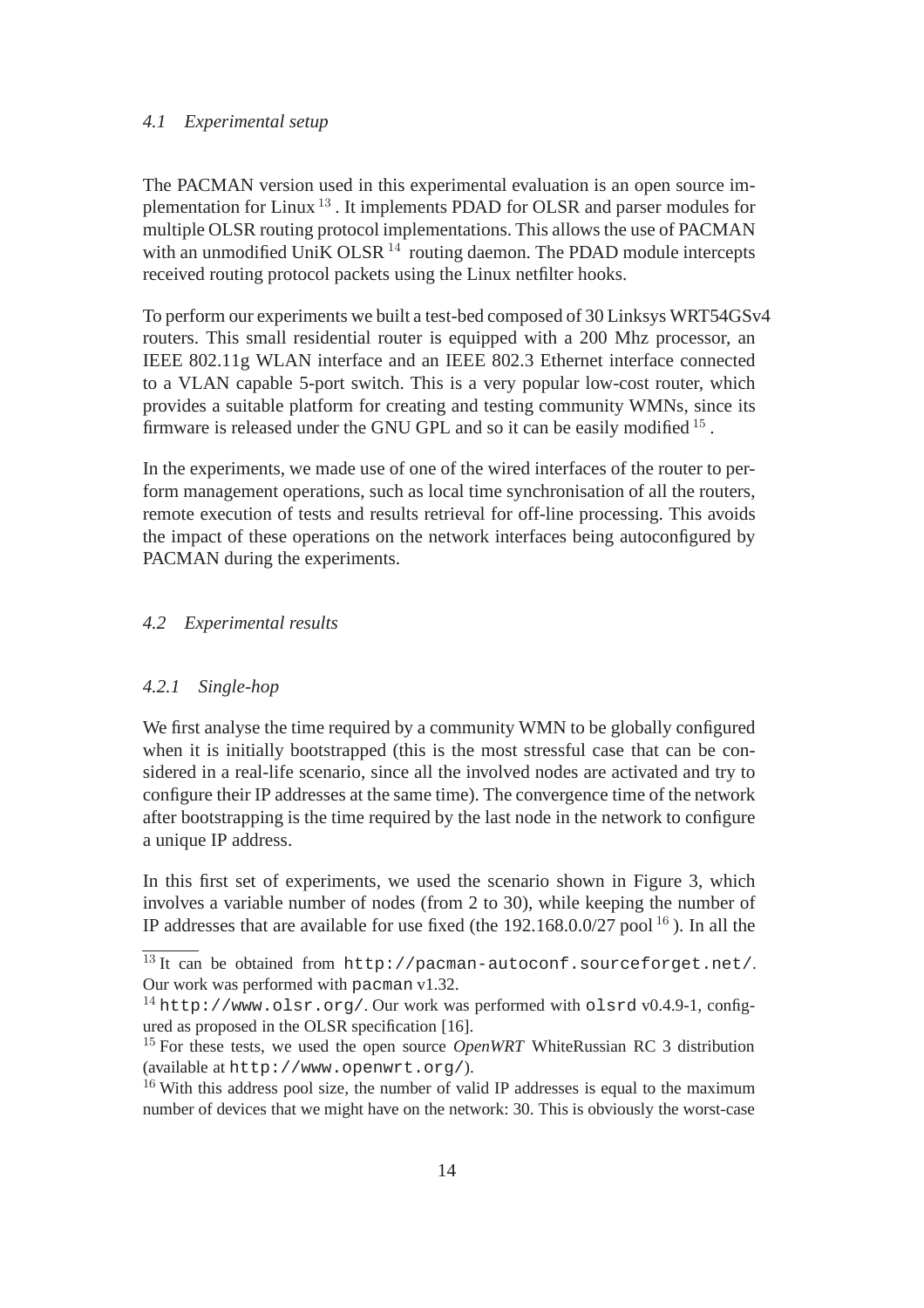experiments described in this article, a minimum of 30 executions were performed for each test, in order to obtain statistically meaningful results.

Convergence time results are illustrated in Figure 4. We observe that the number of nodes has an impact on the results, showing an increase in convergence time as the number of nodes gets larger. This is an expected result, mainly because the probability of two or more nodes randomly choosing the same IP address increases with the number of nodes, since in our test-bed the number of available IP addresses is fixed. The worst-case situation is that of 30 nodes, with no free IP address available after the convergence of the network, but even in that case, the convergence time is about 12 seconds (this is the time required by the last node in the network to configure a unique IP address). In addition to this, the average time required by a node to configure a unique IP address was also measured (this is basically the elapsed time that a node waits until it obtains IP connectivity), being about 300 milliseconds when the network consists of 2 nodes and 2.5 seconds for the case of 30 nodes (see Figure 5).

A mesh router running PACMAN may try different addresses before getting a nonduplicated one that can be used to gain IP connectivity. Figure 6 shows the average number of IP addresses that a node tries before getting a unique one. We observe that – in average – a node needs less than two attempts to get a valid IP address. We also measured the average maximum number of configurations attempts of the IP address that a node does (see Figure 7), and we observe that this number is close to 6 for the worst-case scenario (30 nodes with only 30 IP addresses available for the whole community network).

Related to the previous two metrics, there is a third performance metric that might have an impact on the overall scalability of a WMN, namely the fraction of nodes that require to be reconfigured before a steady state is reached. This metric reflects how stable the autoconfiguration mechanism is (see Figure 8). As expected, the probability of a node to reconfigure its IP address is related to the address collision probability, which depends on the number of nodes and the available address pool size.

It is important to highlight that all these tests have been conducted considering a bootstrapping scenario in which all the participant nodes boot at the same time. This is obviously a worst-case scenario, that reflects how the solution performs and scales under extreme conditions. During the steady operation of an already configured community WMN, the most common situation involving any change on the IP autoconfiguration, will consist on WMN routers joining and leaving (e.g., because a mesh router is switched on/off by its owner). Thus, the previously analysed results are worse than those that would be obtained when nodes just occasionally join and leave the network.

possible scenario.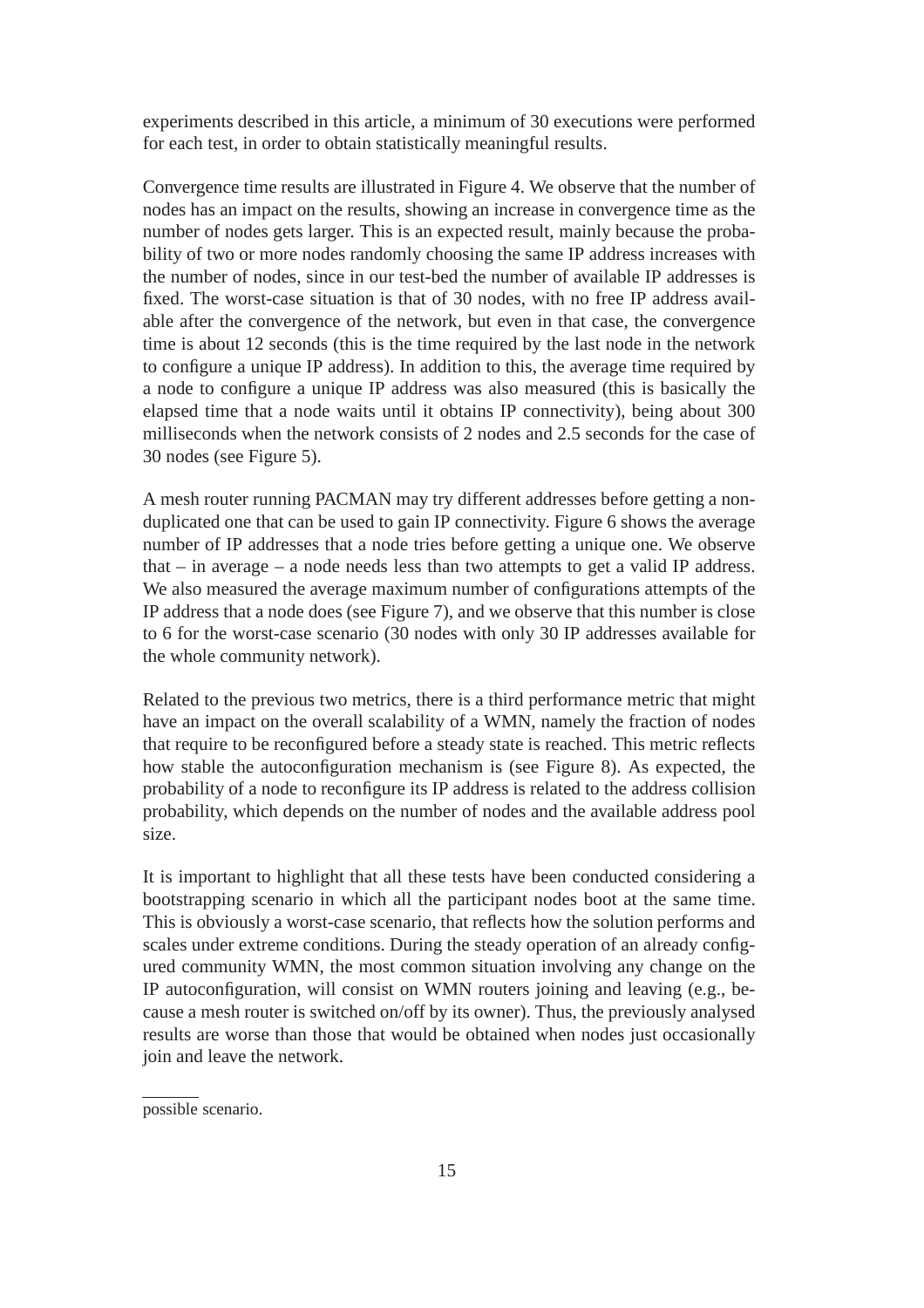#### *4.2.2 Multiple-hop*

Besides analysing how PACMAN performs when the number of nodes (and the relative ratio of nodes divided by available IP addresses) increases, it is also important to evaluate how it behaves as the size of the network – in terms of its diameter (i.e. number of hops) – is augmented.

The deployment of an experimental real-life test-bed to perform such an evaluation would require a very large physical area, in order to ensure that multiple-hops are used to communicate several mesh routers. Because of that, we adopted the following approach:

- (1) A two-hop wireless set-up. This scenario basically involves two end mesh routers, initially configured with the same IP address (192.168.0.1). They cannot reach each other directly, but through a third router within their radio coverage. Using this 3-node WMN (see Figure 9), we measured the time required to solve the initial IP address conflict after bootstrapping the network (this time includes the time OLSR needs to bootstrap the network). Again, we are analysing a worst-case scenario, to actually evaluate the usability of PAC-MAN under stressing conditions. The results show that the time required by PACMAN to detect and solve an IP address conflict in this scenario is about 4.5 seconds. The same experiment using a single-hop set-up (that is, the two nodes are directly reachable without traversing any intermediate node) results in a conflict resolution time close to 2.6 seconds.
- (2) Due to the large area that would be required to perform experiments involving several real wireless hops, we could not replicate the previous experiments in a test-bed involving more than 2 hops. In order to gather some qualitative insight about the behaviour of PACMAN in multi-hop environments with more than 2 hops, we set up a test-bed like the one shown in Figure 10, where two different 1-hop wireless mesh clouds are interconnected by means of a set of wired-connected routers (these routers use IP addresses from a different address space than the wireless mesh routers within each cloud). It should be noted that this scenario differs from the one considered in this article for community WMNs in several ways: it requires mesh routing protocols to run on multiple interfaces (for example, this may have an impact on the OLSR performance), wired links are used (therefore not suffering from the typical radio issues) and PACMAN cannot be run on the intermediate hops, due to a limitation on the software implementation used  $17$ . Despite of these differences, conducted tests provide us with some initial results. The goal of these experiments is twofold: first, by performing the tests, it is possible to check the

<sup>&</sup>lt;sup>17</sup> By not running PACMAN in all the nodes, some of the PDAD algorithms defined to detect IP address conflict cannot be used, and basically only the conflicting nodes would become aware of address conflicts, since intermediate hops are not running PACMAN. This adversely impacts the measured performance.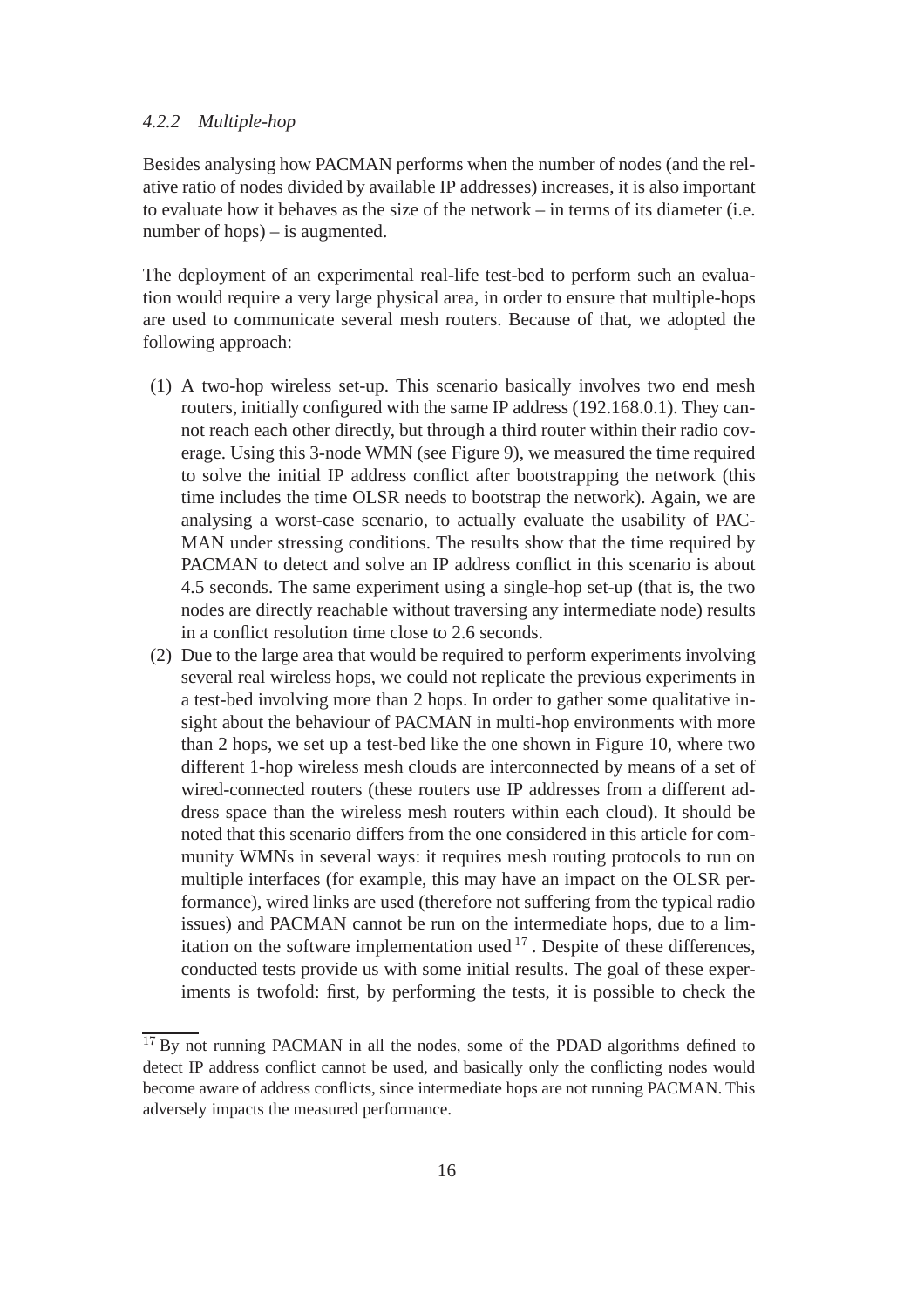correct operation of PACMAN in relatively large (in terms of diameter) networks. Second, we get some results that, given the aforementioned experiment limitations – such as the impediment of running PACMAN on all nodes – can be considered as worst-case scenario results. Using this set-up, we measured the time required by two nodes initially configured with the same IP address, to detect and fix that address conflict, when the WMN is bootstrapped. This experiment was repeated several times, increasing the number of intermediate hops. The results show that less than 20 seconds are required to detect and solve the initial IP address conflict within WMNs with a diameter of up to 20 intermediate hops.

## *4.2.3 Network Merging*

In this section we experimentally analyse how PACMAN performs – in terms of recovery time – on situations of network mergers. We considered a scenario consisting of two independently formed and configured WMNs which are isolated from each another (see Figure 11). These two unconnected clouds (composed of 14 and 15 nodes) are then merged by introducing a new node that is within radio coverage of both clouds. The same IP address pool (192.168.0.0/27) was used in all the nodes of the scenario and we forced one node at each isolated network to have the same IP address configured (192.168.0.1) so we ensured that an address conflict always happened when the two networks merged.

The correct behaviour of PACMAN was checked under this extreme scenario, composed of 30 nodes after network merging, while the total amount of available addresses is also 30. Therefore, no IP address will remain available after the merging and this forces the network nodes to change several times the IP address they are trying to configure to avoid duplication. Results indicate that that the time required to completely configure the network (that is, no duplicated address used by any node) is around 100 seconds (on average, each mesh router needs 12 seconds to be configured with a unique IP address). This long delay is caused by the fact that the analysed scenario severely limits the number of available IP addresses. Results also show that about 33% of the nodes changed their IP address before getting a unique one, and that some of them had to change it more than twice before succeeding.

Based on these results, we conclude that PACMAN provides good self-healing capabilities, being able to recover from massive IP address duplications even in extreme scenarios.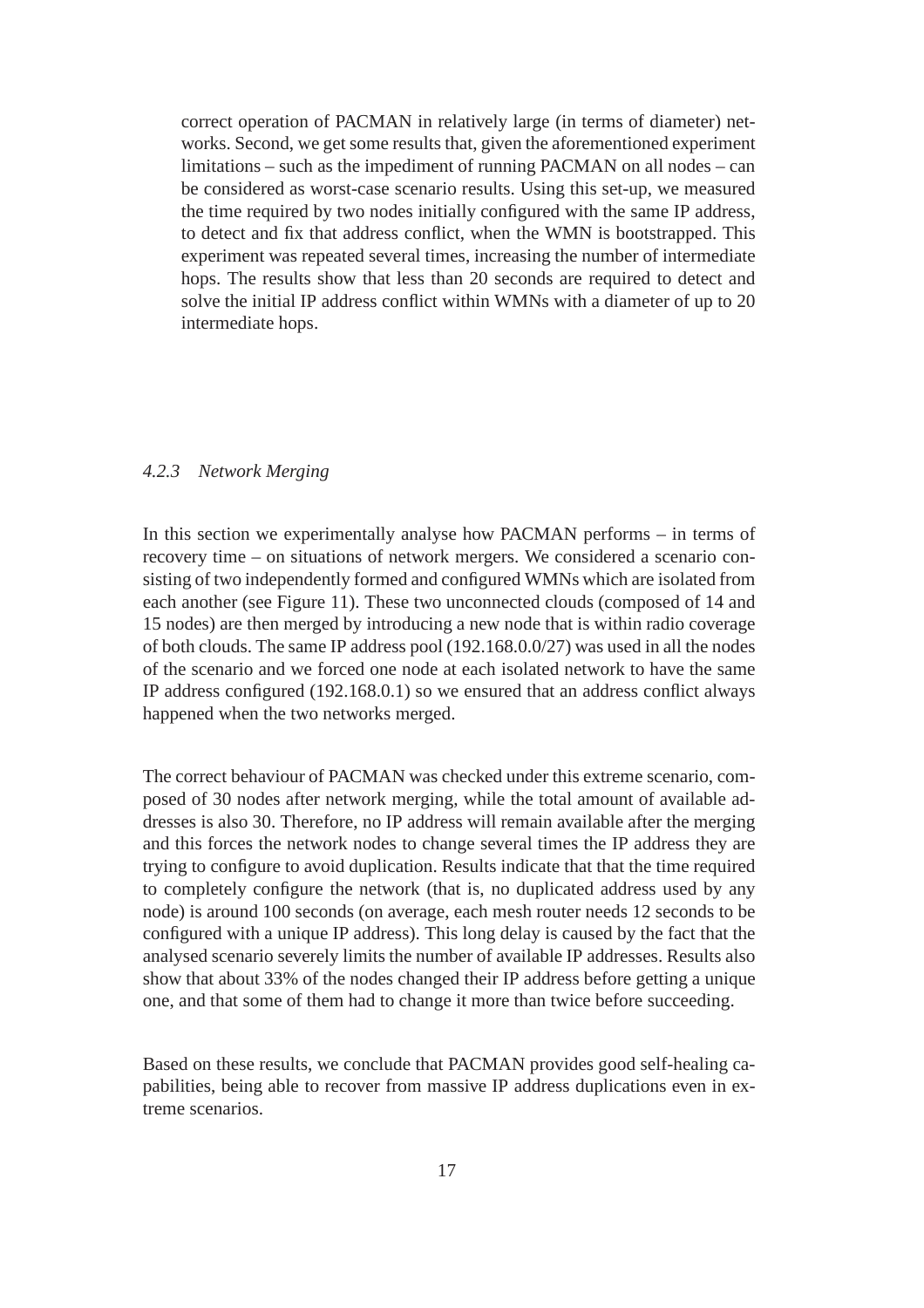# **5 Conclusion and future work**

The design of appropriate IP address autoconfiguration mechanisms is the first step required to allow community WMNs to became a reality. There exist a plethora of proposals that tackle the autoconfiguration problem from the classical point of view of ad-hoc networking. It is important to revisit this problem from the particular perspective of community WMNs, paying special attention to those features that are critical for this kind of environment.

In this article we have analysed the deployment of WMNs using current residential routers. In this context, we have investigated the ability of PACMAN – a mechanism developed for IP autoconfiguration in ad-hoc networks – to satisfy the requirements that an IP address autoconfiguration protocol for community WMNs should meet. Our investigation was performed based on experiments using a real life test-bed that have given us insight into the behaviour of PACMAN under extreme conditions (e.g., during bootstrapping of the network, when the available address space is small relative to the number of nodes in the network, etc.), using resource-limited off-the-shelf devices. The obtained results show that PACMAN provides self-healing capabilities, while supporting dynamic topologies and keeping the protocol overhead very low (almost null, due to its passive nature). The protocol has shown to scale well in our experiments. Although our test-bed did not involve a large number of devices, given that we conducted the tests under extreme conditions in terms of available IP addresses and that PACMAN presents a very low overhead, we are confident that the solution will also work in larger deployments.

More extensive experiments, including a test-bed with real users and more complex mesh topologies, are the focus of our future research.

## **Acknowledgements**

The authors would like to thank Pablo Serrano, Alberto García-Martínez and Jose Felix Kukielka for their helpful comments that contributed to the improvement of this paper.

#### **References**

- [1] S. Faccin, C. Wijting, J. Kneckt, A. Damle, Mesh WLAN Networks: concept and System Design, IEEE Wireless Communications 13 (2) (2006) 10–17.
- [2] I. Akyildiz, X. Wang, W. Wang, Wireless mesh networks: a survey, Computer Networks 47 (4) (2005) 445–487.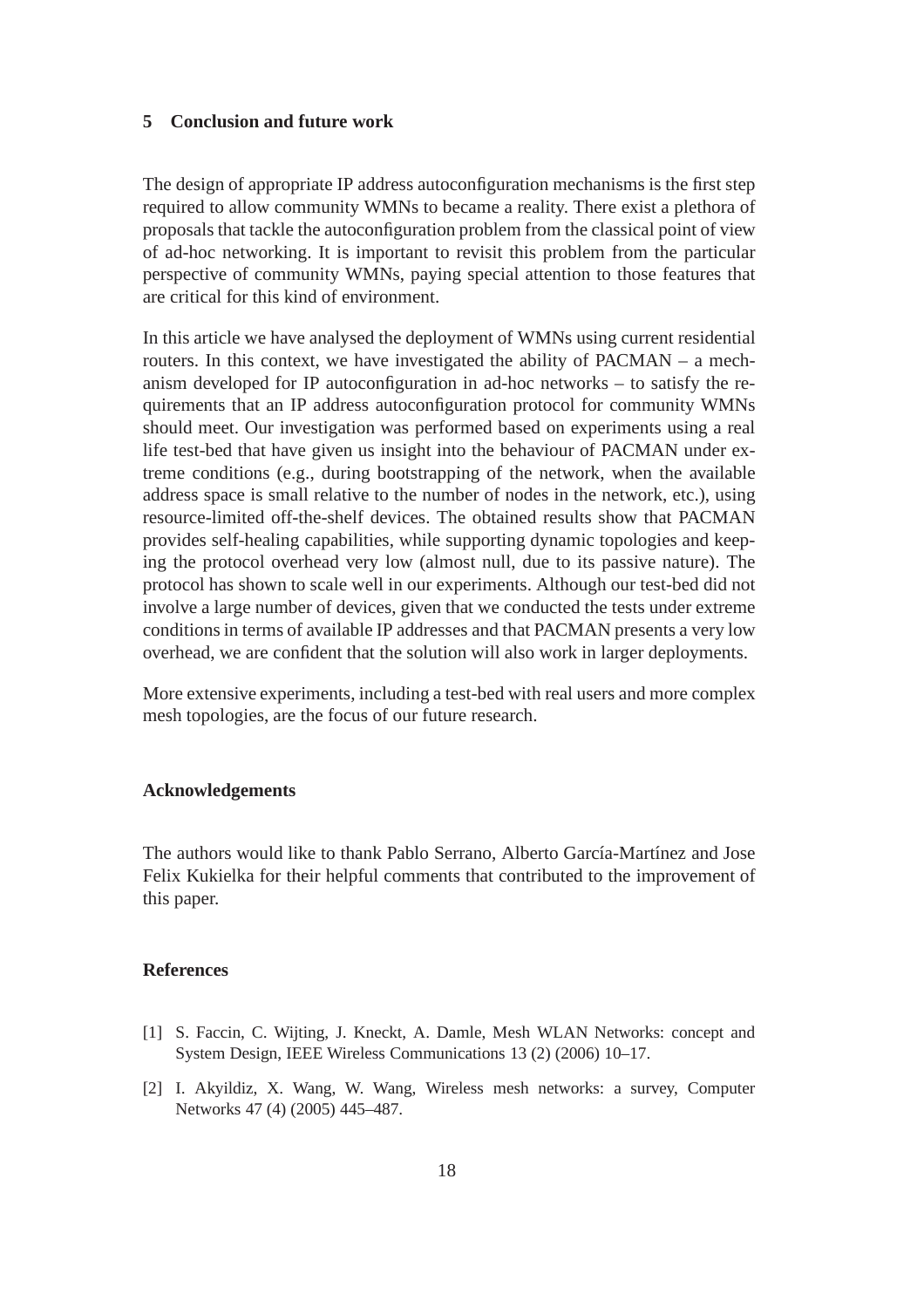- [3] Y. Sun, E. Belding-Royer, A study of dynamic addressing techniques in mobile ad hoc networks, Wireless Communications and Mobile Computing 4 (3) (2004) 315–329.
- [4] C. J. Bernardos, M. Calderon, H. Moustafa, Survey of IP address auto-configuration mechanisms for MANETs, Internet Engineering Task Force, draft-bernardos-manetautoconf-survey-04.txt (work-in-progress) (November 2008).
- [5] K. Weniger, PACMAN: passive autoconfiguration for mobile ad hoc networks, IEEE Journal on Selected Areas in Communications 23 (3) (2005) 507–519.
- [6] C. E. Perkins, J. Malinen, R. Wakikawa, E. M. Belding-Royer, Y. Sun, IP Address Autoconfiguration for Ad Hoc Networks, Internet Engineering Task Force, draft-ietfmanet-autoconf-01.txt (work-in-progress) (November 2001).
- [7] N. H. Vaidya, Weak Duplicate Address Detection in Mobile Ad Hoc Networks, in: MOBIHOC'02, 2002, pp. 206–216.
- [8] J. Jeong, J. Park, H. Kim, D. Kim, Ad Hoc IP Address Autoconfiguration, Internet Engineering Task Force, draft-jeong-adhoc-ip-addr-autoconf-06.txt (work-inprogress) (January 2006).
- [9] H. Moustafa, C. J. Bernardos, M. Calderon, Evaluation Considerations for IP Autoconfiguration Mechanisms in MANETs, Internet Engineering Task Force, draftbernardos-autoconf-evaluation-considerations-03.txt (work-in-progress) (November 2008).
- [10] H. Zhou, L. M. Ni, M. W. Mutka, Prophet Address Allocation for Large Scale MANETs, in: Proceedings of INFOCOM 2003, 2003.
- [11] A. Misra, S. Das, A. McAuley, S. Das, T. Technol, Autoconfiguration, registration, and mobility management forpervasive computing, Personal Communications, IEEE 8 (4) (2001) 24–31.
- [12] M. Mohsin, R. Prakash, IP address assignment in a Mobile Ad Hoc Network, in: Proceedings of MILCOM 2002, Vol. 2, 2002.
- [13] K. Weniger, Passive duplicate address detection in mobile ad hoc networks, in: Proceedings of the IEEE Wireless Communications and Networking (WCNC), 2003.
- [14] E. Baccelli, OLSR Passive Duplicate Address Detection, Internet Engineering Task Force, draft-clausen-olsr-passive-dad-00.txt (work-in-progress) (July 2005).
- [15] K. Mase, C. Adjih, No Overhead Autoconfiguration OLSR, Internet Engineering Task Force, draft-mase-manet-autoconf-noaolsr-01.txt (work-in-progress) (April 2006).
- [16] T. Clausen, P. Jacquet, Optimized Link State Routing Protocol (OLSR), Internet Engineering Task Force, RFC 3626 (Experimental) (October 2003).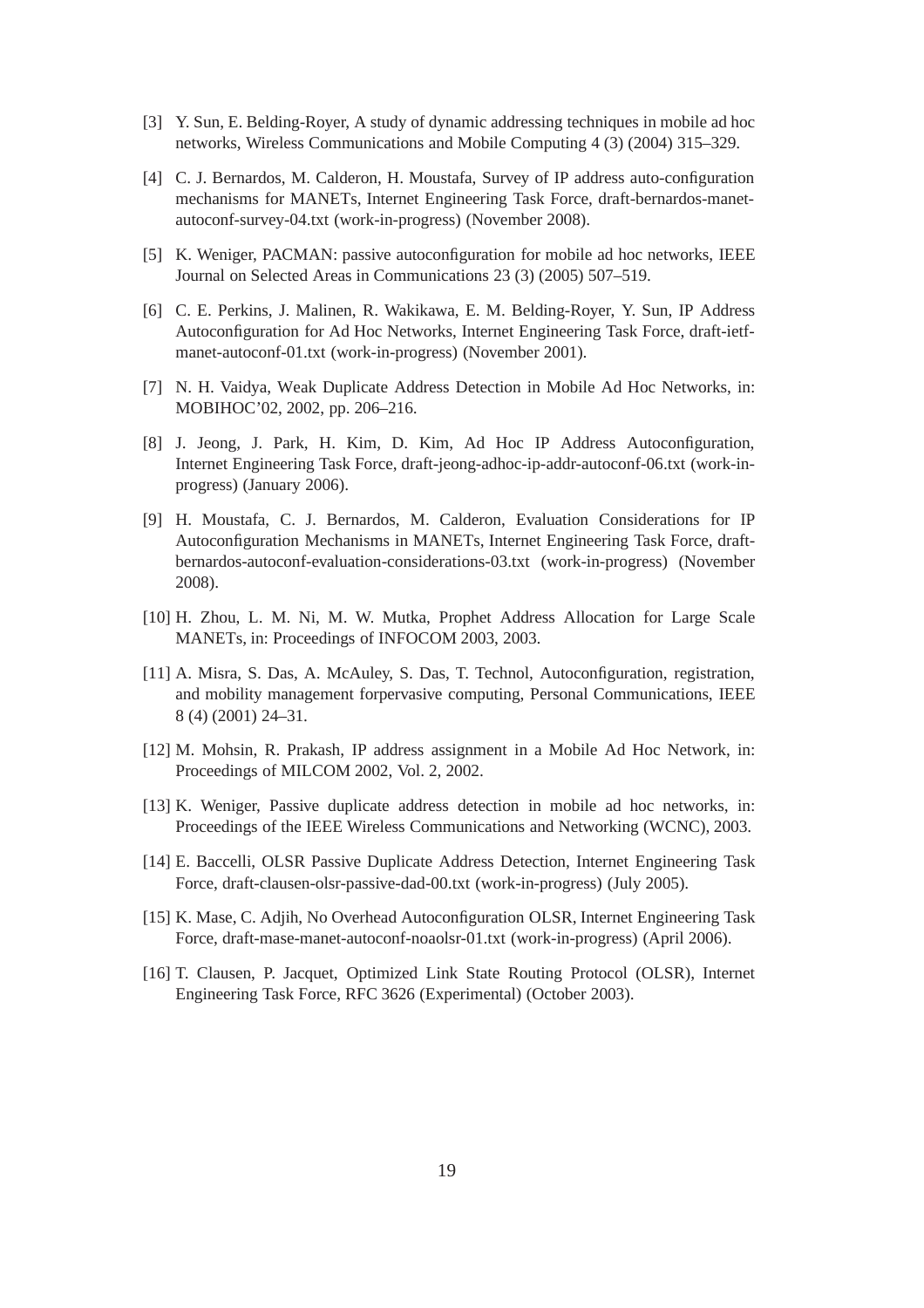

Figure 1. Community Wireless Mesh scenario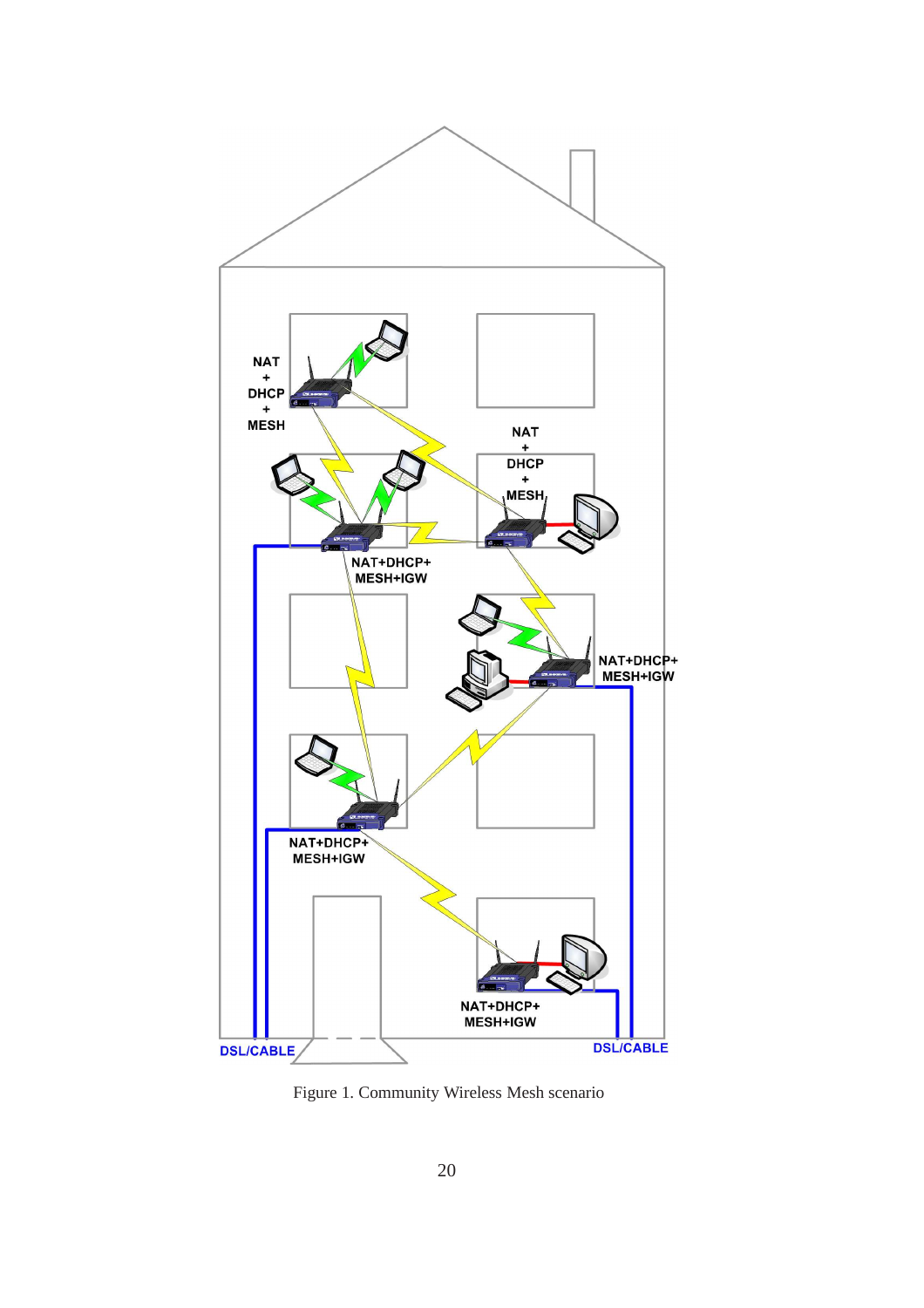

Figure 2. Community WMN IP addressing approach



Figure 3. Single-hop scenario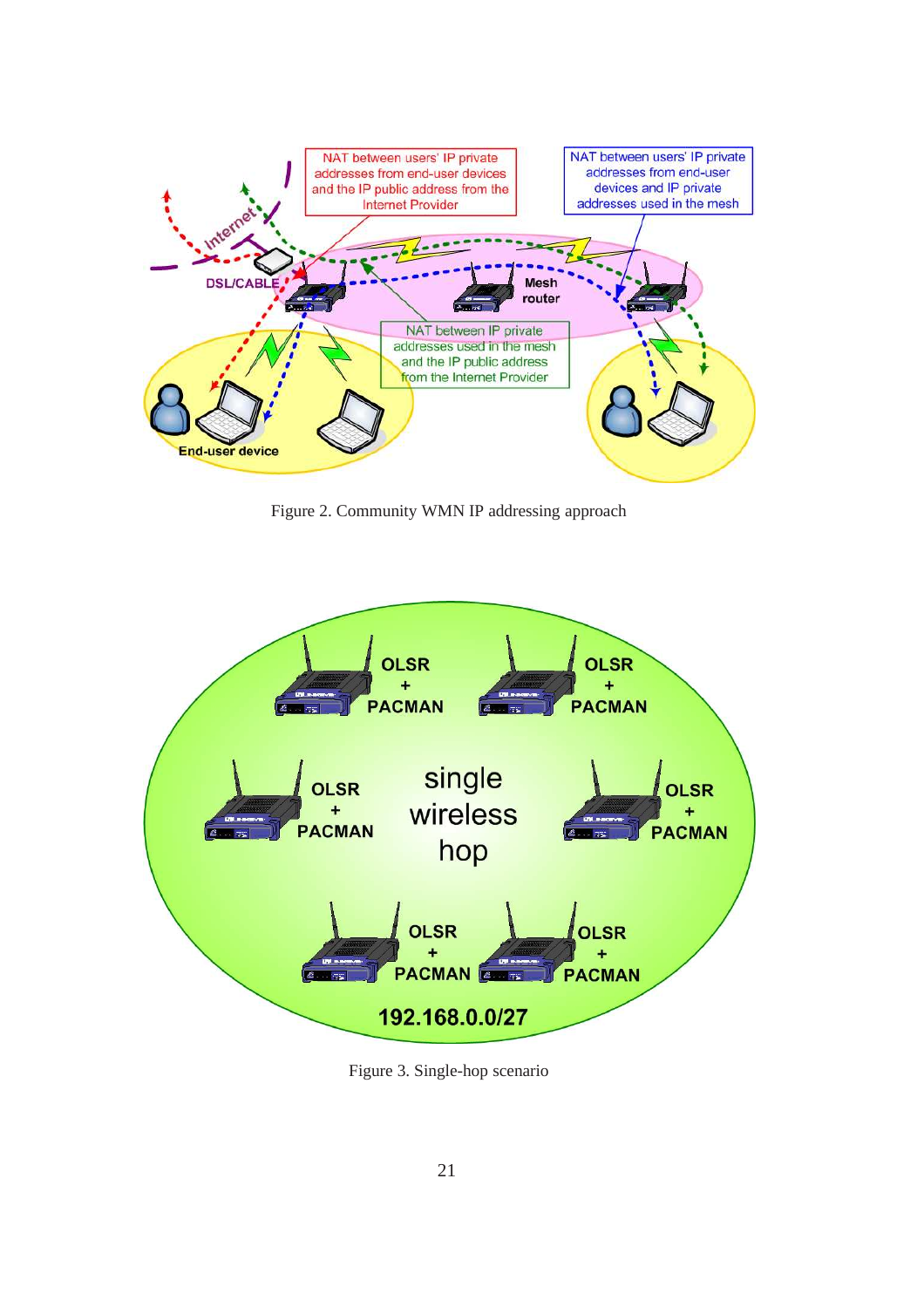

Figure 4. Average network autoconfiguration convergence time (single-hop bootstrapping scenario)



Figure 5. Average node configuration time (single-hop bootstrapping scenario)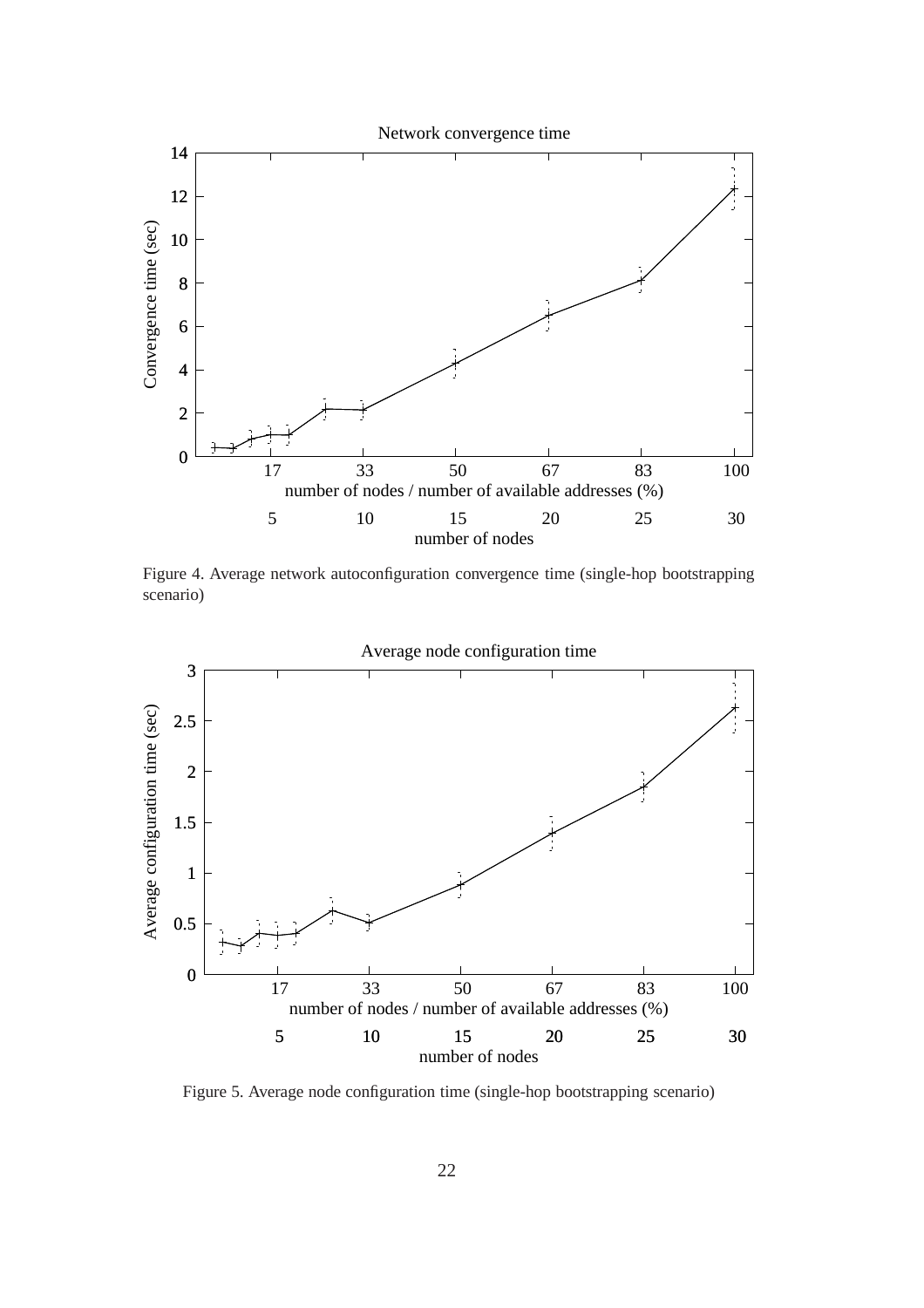

Figure 6. Average number of configured IP addresses (single-hop bootstrapping scenario)



Average maximum number of configurations of a node IP address

Figure 7. Average maximum number of configurations of the IP address of a node (single-hop bootstrapping scenario)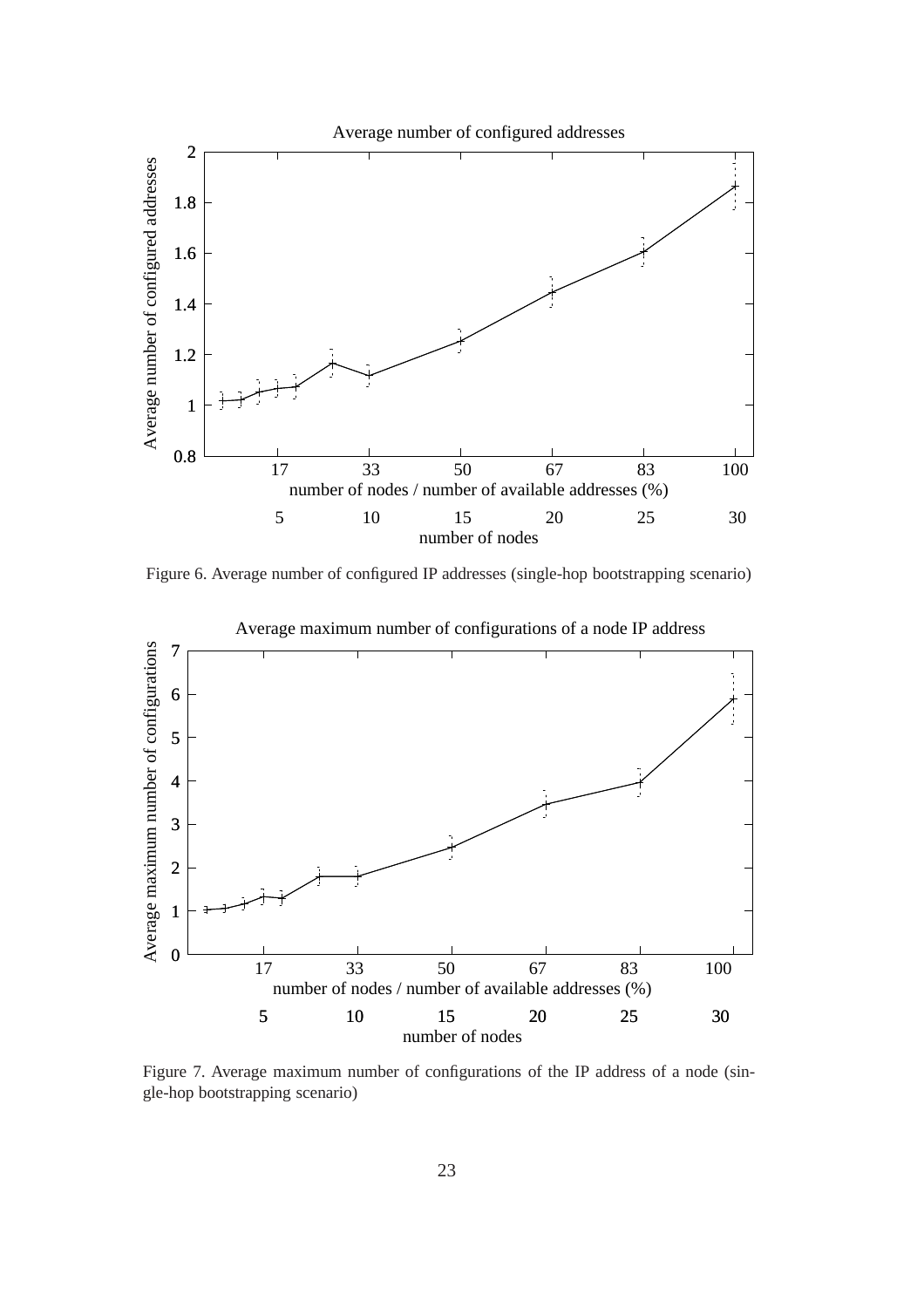![](_page_23_Figure_0.jpeg)

Figure 8. Percentage of nodes that needed to reconfigure their IP address (single-hop bootstrapping scenario)

![](_page_23_Figure_2.jpeg)

Figure 9. 2 wireless hops scenario